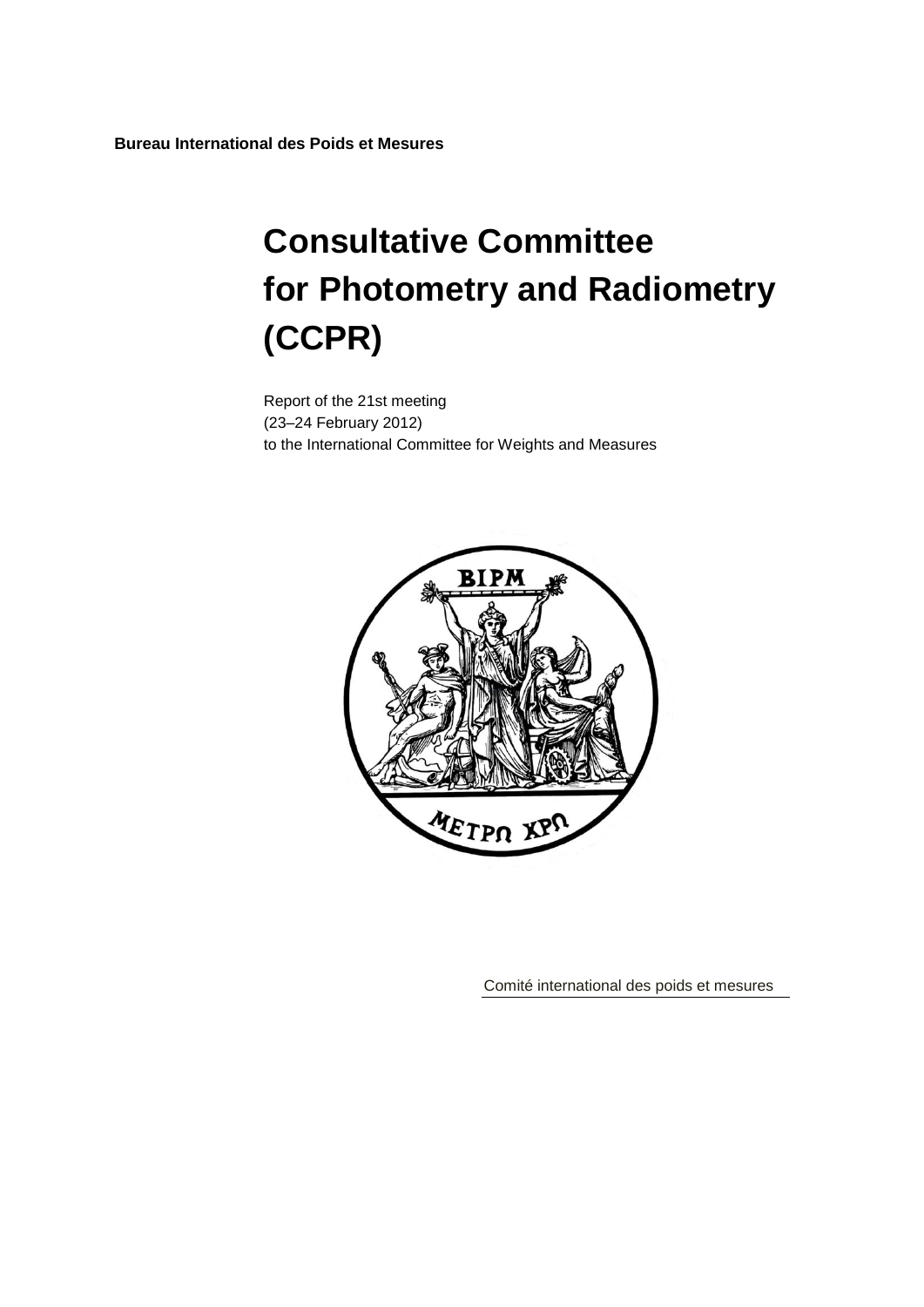Note:

Following a decision of the International Committee for Weights and Measures at its 92nd meeting (October 2003), reports of meetings of the Consultative Committees are now published only on the BIPM website and in the form presented here.

Full bilingual versions in French and English are no longer published.

M. Milton,

Director BIPM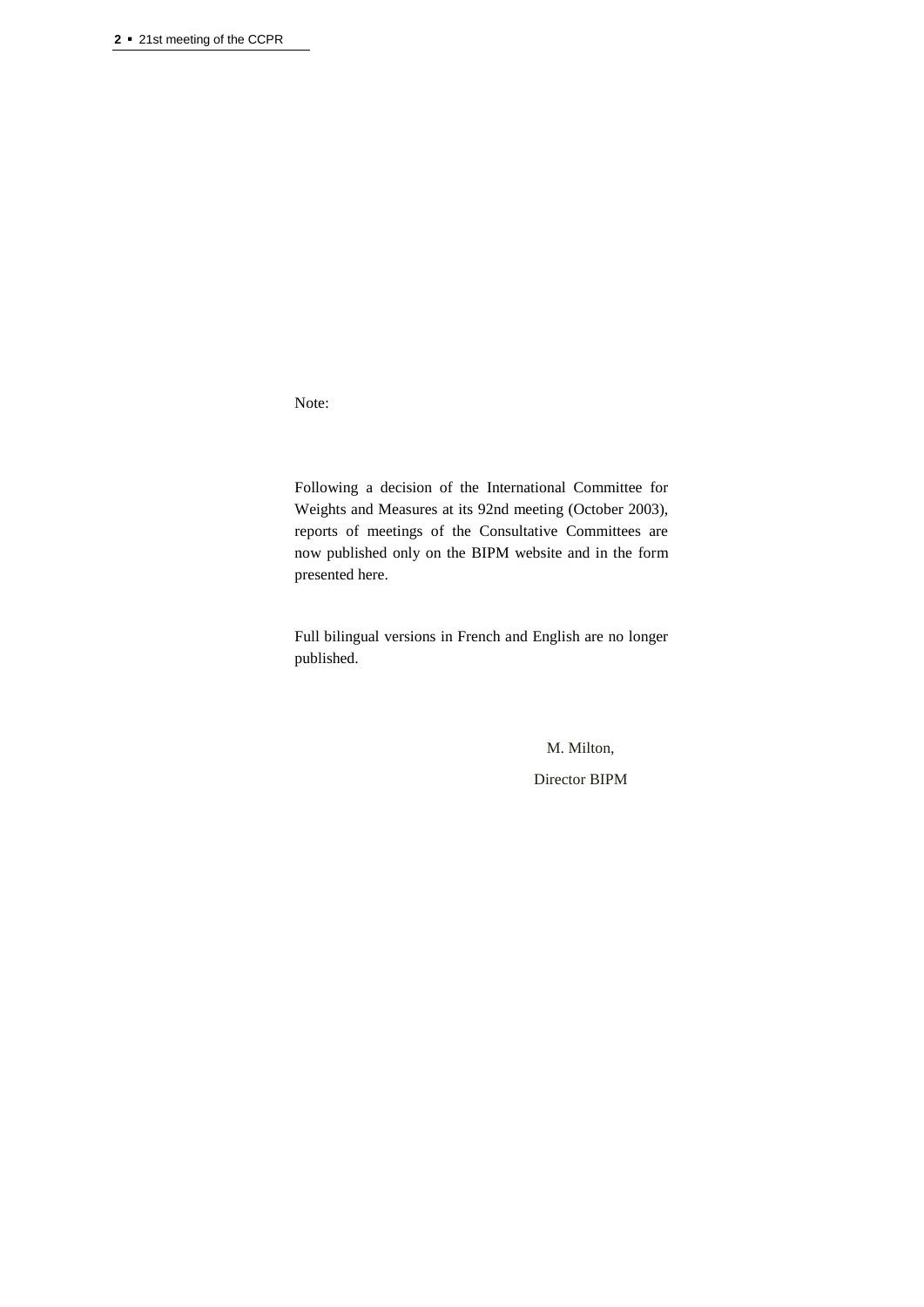#### **LIST OF MEMBERS OF THE CONSULTATIVE COMMITTEE FOR PHOTOMETRY AND RADIOMETRY** as of 23 February 2012

#### **President**

Dr F. Hengstberger, member of the International Committee for Weights and Measures, GTMS (Pty), Pretoria.

#### **Executive Secretary**

Dr M. Stock, International Bureau of Weights and Measures [BIPM], Sèvres.

#### **Members**

Agency for Science, Technology and Research [A\*STAR], Singapore Centre for Metrology and Accreditation [MIKES], Espoo Centro Nacional de Metrología [CENAM], Querétaro Federal Institute of Metrology METAS [METAS], Bern-Wabern Hungarian Trade Licensing Office [MKEH], Budapest Institute for Optico-Physical Measurements, Rostekhregulirovaniye of Russia [VNIIOFI], Moscow Instituto de Optica "Daza de Valdés" [IO-CSIC], Madrid Istituto Nazionale di Ricerca Metrologica [INRIM], Turin Korea Research Institute of Standards and Science [KRISS], Daejeon Laboratoire National de Métrologie et d'Essais [LNE], Paris Measurement Standards Laboratory of New Zealand [MSL], Lower Hutt National Institute of Metrology [NIM], Beijing National Institute of Standards and Technology [NIST], Gaithersburg National Measurement Institute, Australia [NMIA], Lindfield National Metrology Institute of Japan, AIST [NMIJ/AIST], Tsukuba National Metrology Institute of South Africa [NMISA], Pretoria National Metrology Institute of Turkey [UME], Gebze-Kocaeli National Physical Laboratory [NPL], Teddington National Research Council of Canada [NRC], Ottawa, Ontario Physikalisch-Meteorologisches Observatorium Davos and World Radiation Center [PMOD/WRC], Davos Dorf Physikalisch-Technische Bundesanstalt [PTB], Braunschweig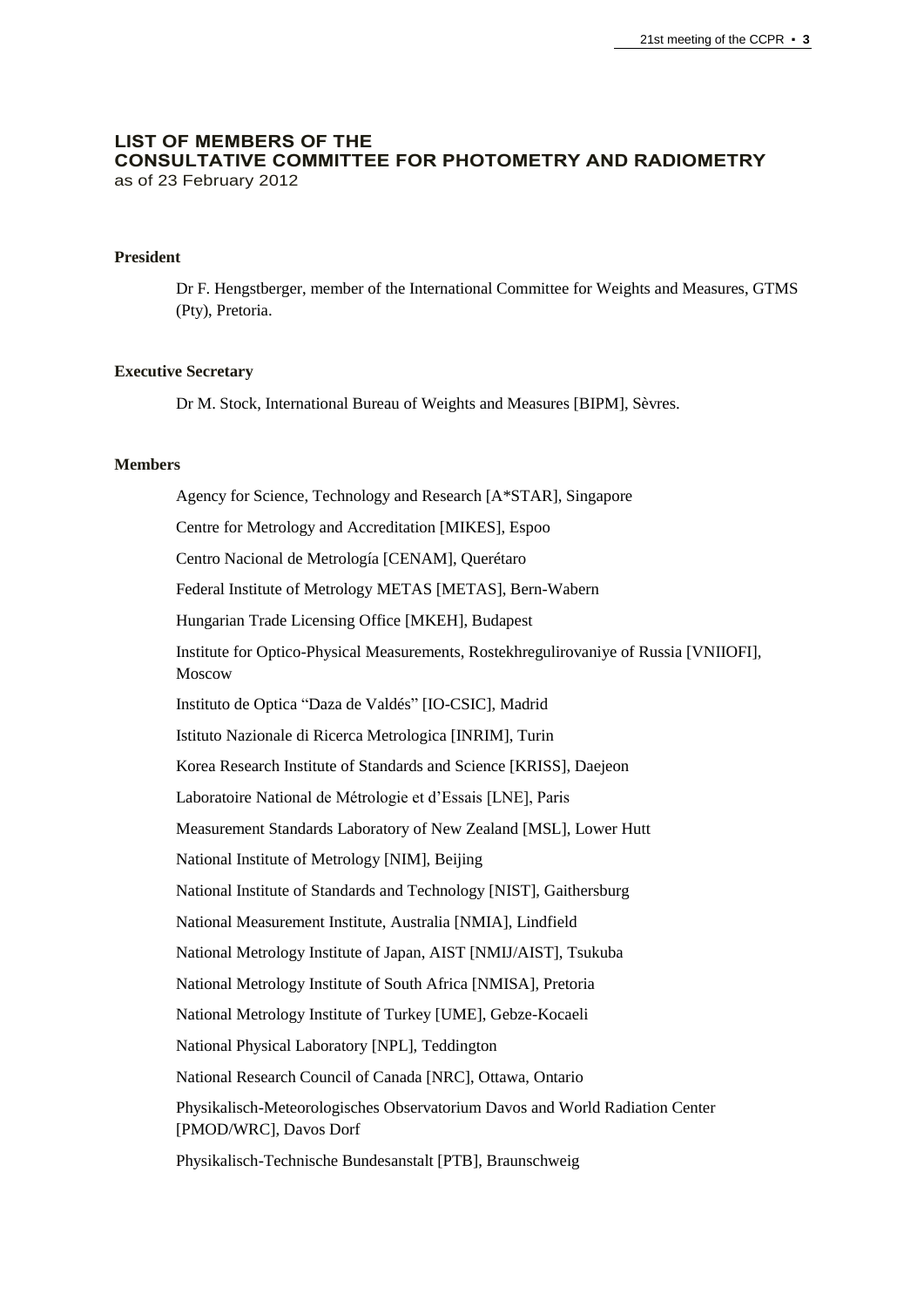Slovak Institute of Metrology/Slovenský Metrologický Ústav [SMU], Bratislava

VSL [VSL], Delft

The Director of the International Bureau of Weights and Measures [BIPM], Sèvres

# **Observers**

Commission internationale de l'éclairage [CIE], Wien

World Meteorological Organization [WMO]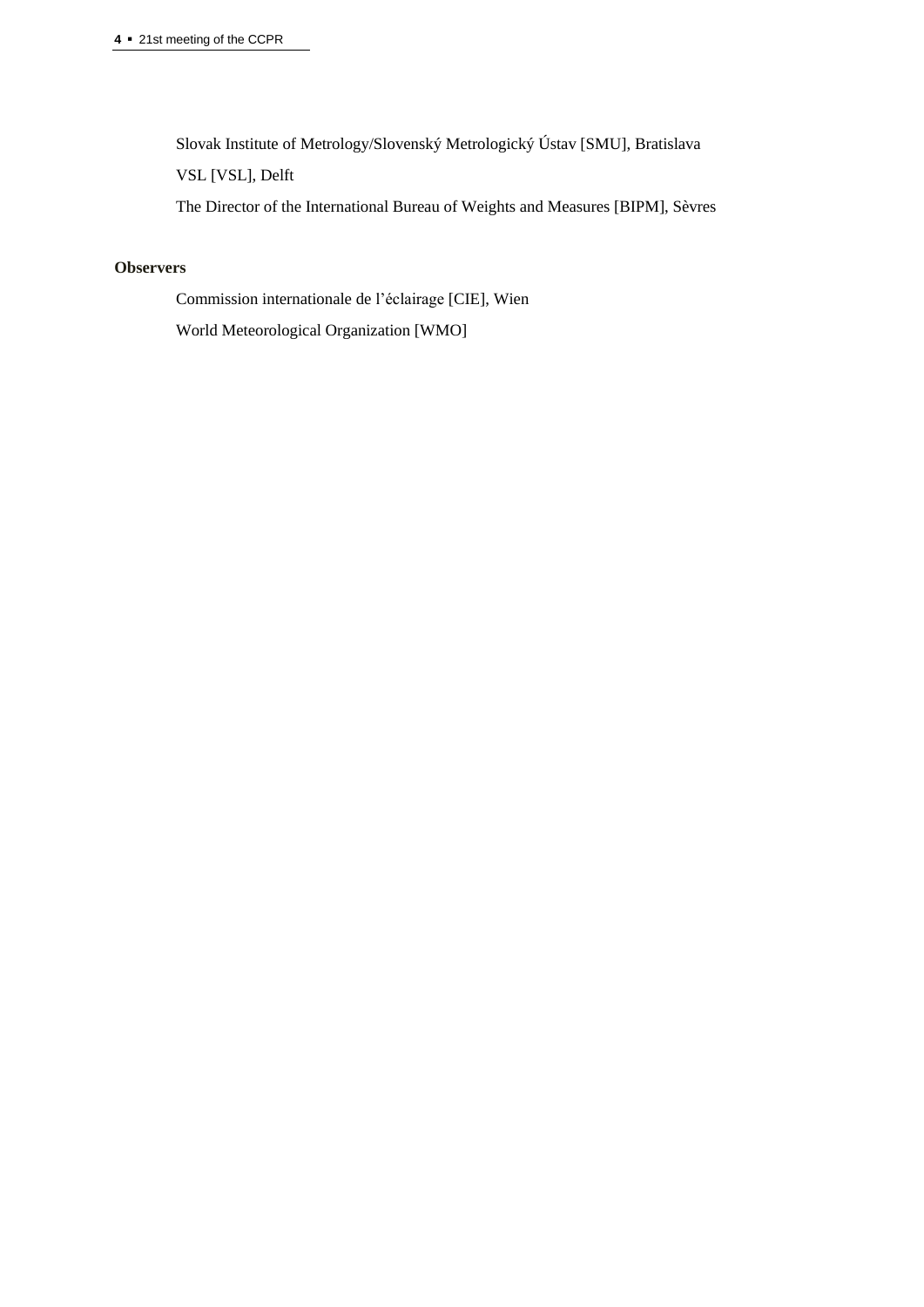# **1 OPENING OF THE MEETING, MEMBERS AND OBSERVERS PRESENT, INTRODUCTIONS**

The Consultative Committee for Photometry and Radiometry (CCPR) held its 21st meeting at the International Bureau of Weights and Measures (BIPM) headquarters at Sèvres, France, on Thursday 23 February 2012 and Friday 24 February 2012.

The meeting was chaired by the CCPR President, Dr F. Hengstberger (CIPM member).

The following were present: P. Blattner (METAS), J. Campos Acosta (IO-CSIC), J. Dubard (LNE), N. Fox (NPL), X. Huang (A\*STAR), E. Ikonen (MIKES), M. Kühne (Director, BIPM), D.H. Lee (KRISS), Y. Lin (NIM), P. Manson (NMIA, APMP), C. Matamoros (CENAM), N. Nel-Sakharova (NMISA, AFRIMETS), K. Nield (MSL), Y. Ohno (NIST), M.L. Rastello (INRIM), D. Sabol (SMU), F. Sametoglu (UME), V.I. Sapritsky (VNIIOFI), K. Stock (PTB), T. Zama (NMIJ/AIST), J. Zwinkels (NRC).

Experts from member institutes: J-R. Filtz (LNE), G.T. Fraser (NIST), T. Goodman (NPL), B. Khlevnoy (VNIIOFI), J. Lundeen (NRC-INMS), M. Nadal (NIST, SIM), K. Rochford (NIST), B. Rougié (LNE), W. Schmutz (PMOD, expert of METAS), A. Sperling (PTB), G. Ulm (PTB).

Observers: CIE was represented by P. Blattner (METAS, CIE Div.2 Director); WMO was represented by W. Schmutz (PMOD).

Guests: A.P. Alvarenga (INMETRO), M. Šmíd (CMI, EURAMET), T.J. Quinn (emeritus Director, BIPM), H.-L. Yu (CMS/ITRI).

Also attending the meeting: R. Goebel (BIPM), M. Stock (Executive Secretary of the CCPR, BIPM), C. Thomas (Co-ordinator of the KCDB, BIPM).

Apologies were received from: G. Andor (MKEH), A. Dalhuijsen (VSL).

The Director of the BIPM, Prof. Kühne, welcomed the attendees to the BIPM.

The President of the CCPR, Dr Hengstberger, opened the meeting and reminded the delegates that the technical work of the CCPR was mainly carried out within the working groups of the CCPR, and as such the reports of the Working Groups (WGs) should avoid too much technical content.

Dr Hengstberger invited the attendees to briefly introduce themselves.

# **2 APPOINTMENT OF THE RAPPORTEUR AND FINALIZATION OF THE AGENDA**

Ms Nield was appointed as rapporteur for the meeting. The draft agenda (CCPR/12-02) had been distributed before the meeting and was accepted by the members with no additional items requested.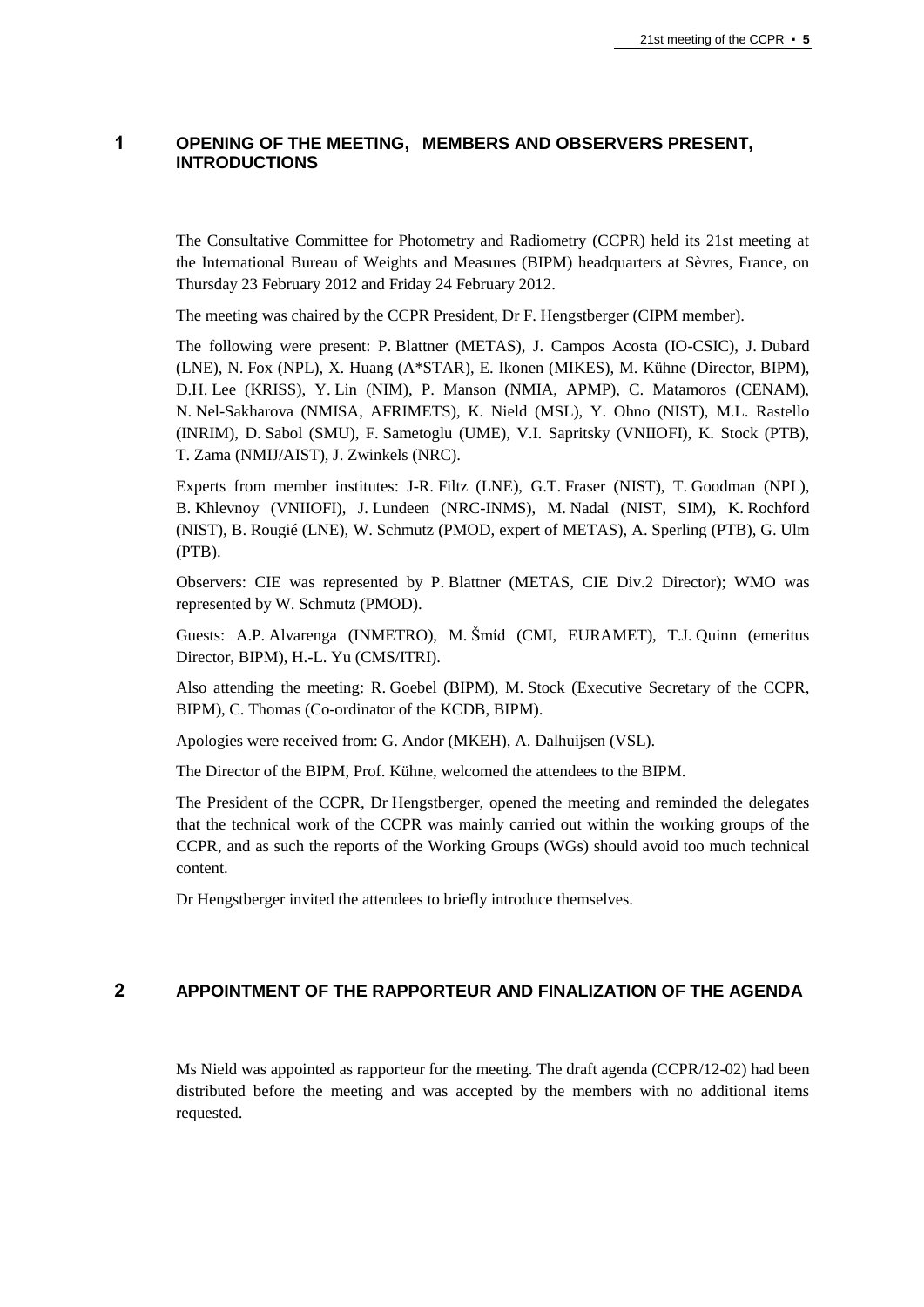# **3 APPROVAL OF THE MINUTES AND MATTERS ARISING FROM THE MINUTES OF THE LAST MEETING**

Dr M. Stock, BIPM, noted that the minutes of the previous meeting had been published on the BIPM website on 4 August 2010 and as such they had already been accepted. A minor revision had been made to these minutes in April 2011 which clarified the meaning of a sentence.

**Agenda Item 2009/9** Report of the Working Group on Strategic Planning.

**Action A1**: WG-SP TG4 is to distribute to the full CCPR the final draft of the position paper "Radiometry, photometry and "the candela": evolution in the classical and quantum world" for information and comments, around February 2010.

#### **This has been done**.

**Agenda Item 2009/11**: Discussion on the proposed reformulation of the definition of the candela.

**Action A2**: The President will inform the CCU about the position of the CCPR with respect to the rewording of the candela definition in "explicit-constant form". He will indicate that the CCPR basically agrees with the proposal with slight modifications (lumen expressed as candela steradian and removal of the word "spectral"). He will confirm that the quantity of "luminous efficacy of radiation" is well established in the field of photometry. In respect to the subsequent sentences (explicit-unit definition) he will explain that the constant  $K_{cd}$  has been introduced, the subscript "cd" representing the candela. He will inform the CCU about the reason behind adding an additional subsequent sentence expressing the radiant intensity as photon intensity, both quantities being well established in the IEC/CIE International Lighting Vocabulary (ILV). He will indicate that not all members agree on the necessity to add the last sentence. He will ask the CCU to assist on the correct formulation of the unit of the quantity "photon intensity" (whether it should be "photons per second per steradian", "number of photons per second per steradian" or just "per second per steradian"). The President will distribute his letter to the CCU to the members of CCPR for information.

**Dr Hengstberger submitted the improved text to the CCU with the main point that the CCPR would like to include photon intensity into the definition – this however was not a unanimous request of the whole CCPR. The CCU decided that they were not in favour of including photon intensity in the definition. There is a possibility that this information could be incorporated into the** *mise en pratique* **of the candela. The CCU accepted two other requests. (The CCPR reply to the CCU is included as an appendix to the CCPR 2012 minutes).**

**Agenda Item 2009/12:** Future Working Group Structure of the CCPR.

**Action A3:** The President will inform the CIPM that different task groups are being formed within the CCPR according to the established CIPM rules. The task groups will, if necessary, ask advice from invited experts from competent institutions and organizations. The following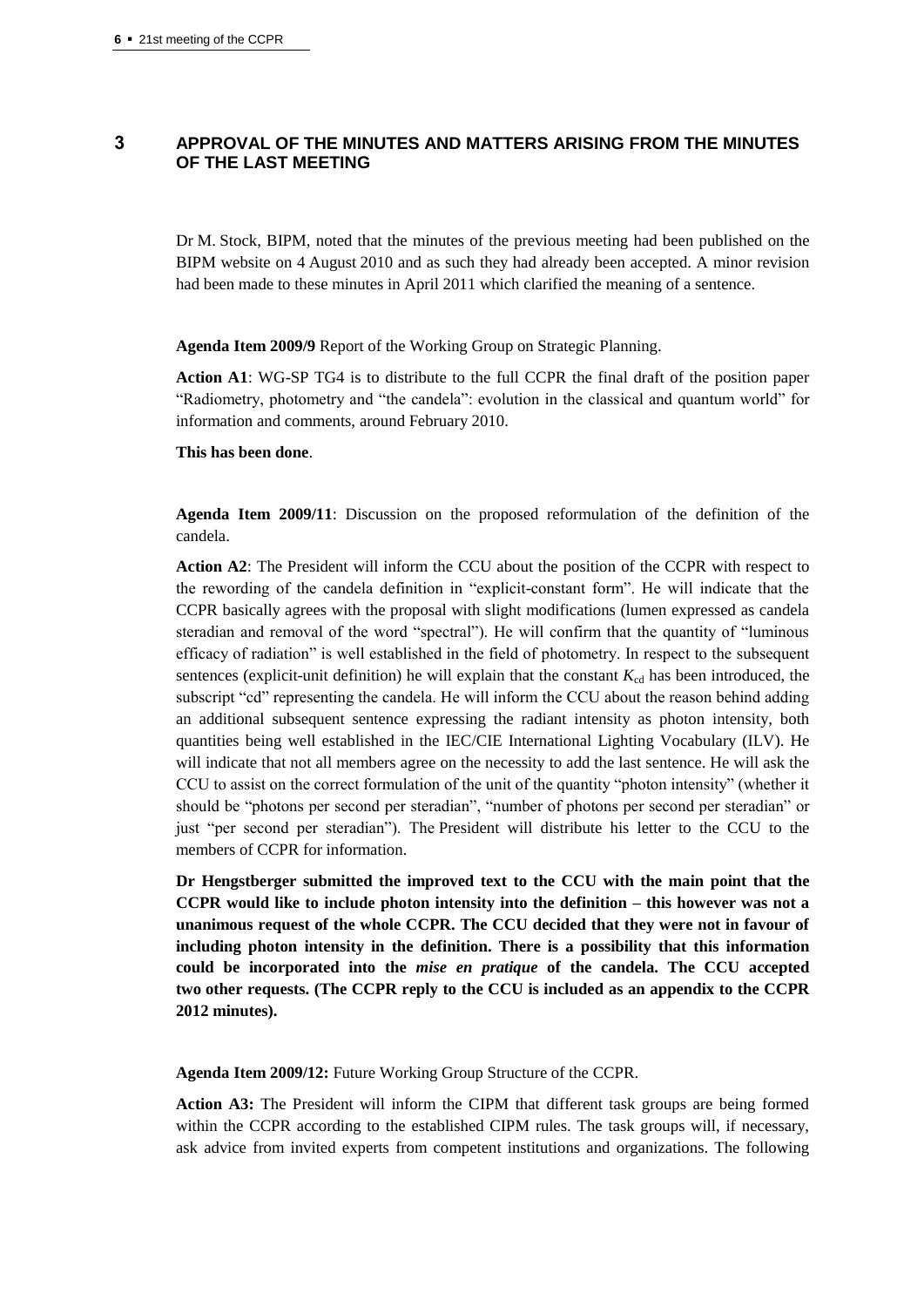task groups were established: Few photon metrology (within WG-SP), fibre optics (WG-SP) and comparison analysis (WG-KC).

**This was reported at the previous CIPM meeting. The needs of few photon metrology for optical communication and data analysis were noted.**

#### **Agenda Item 2009/15.2** CIE report.

**Action 4**: CCPR President to inform the CIE about the possible new form of the definition of the candela.

**This has been done.**

## **4 DOCUMENTS PRESENTED TO THE CCPR MEETING**

The President submitted a list of five working documents to the meeting. The complete list of these working documents and those added after the meeting is given in Appendix 2. The documents are available on the restricted-access section of the CCPR web page.

No specific additional working documents were submitted to the meeting. However, Dr Zwinkels requested that the *CCPR WG-SP Membership Criteria* be added to the working documents (CCPR/12-06).

# **5 REPORT OF THE WORKING GROUP ON CALIBRATION AND MEASUREMENT CAPABILITIES (WG-CMC)**

Dr Nel-Sakharova, chair of WG-CMC and AFRIMETS representative, presented the report of the WG-CMC.

The working group met on 21 February 2012 at the BIPM headquarters. The meeting was chaired by Dr Nel-Sakharova. Members from AFRIMETS, APMP, COOMET, EURAMET and SIM were present plus 23 observers.

Dr Nel-Sakharova reported that Revision No. 11, draft 1 of the CCPR classification of services, had been approved at the meeting. Changes to this document included: 3.5 radiant flux, spectral  $(3.5.0 \text{ - General source}, 3.5.1 \text{ - Tungsten lamp})$  and 5.8 radiant flux, total  $(5.8.0 \text{ - General})$ source, 5.8.1 – LED). In addition, it was also decided at the WG-CMC meeting to include in Revision 11 service 2.7 Responsivity, solar, irradiance (2.7.1 - Broadband detector).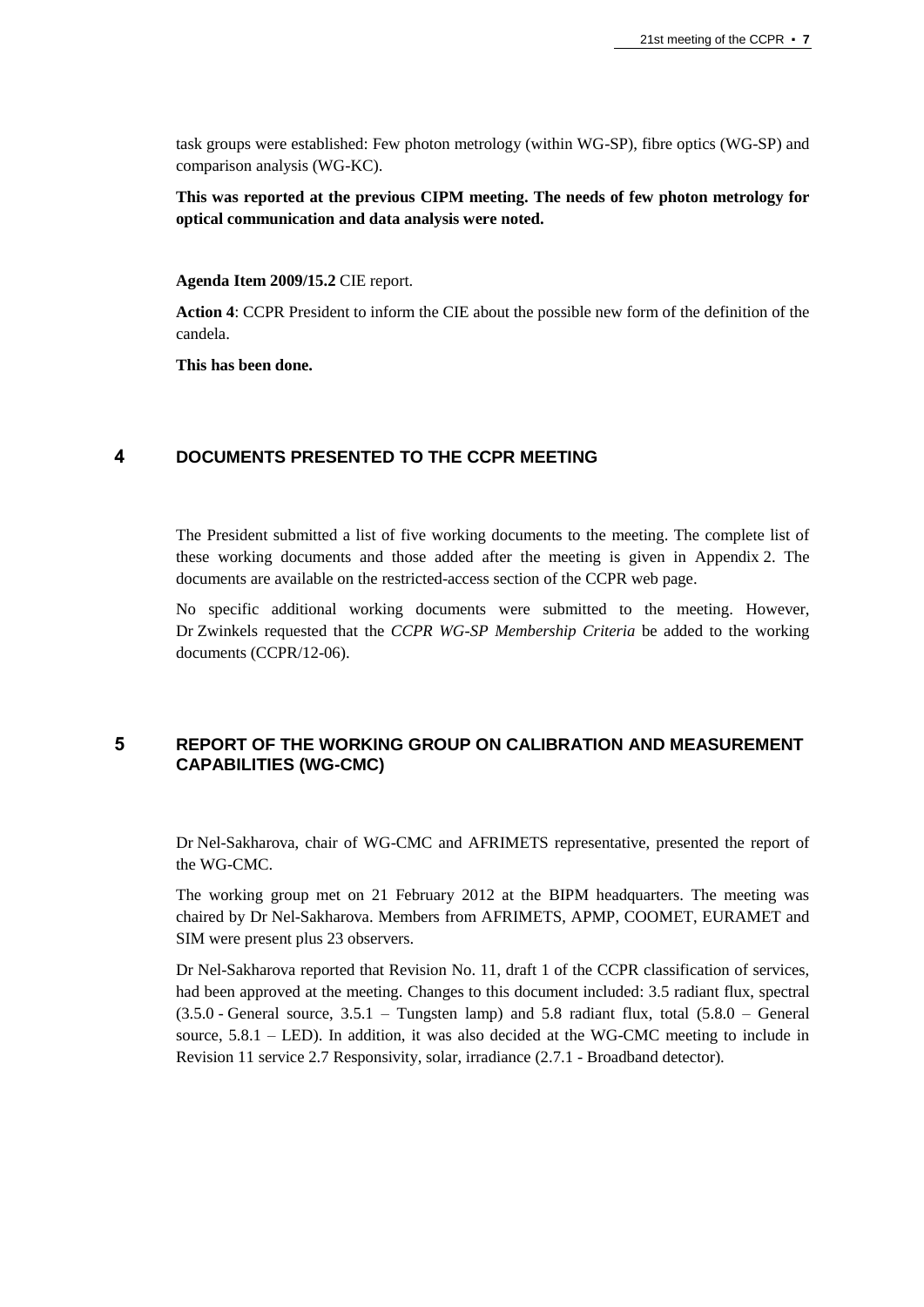Also presented at WG-CMC were new service categories for:

- 4.17 Refractive index, spectral
	- o 4.17.1 Solid material
	- o 4.17.2 Liquid material
- 4.18 Angle of plane of polarization, spectral
	- o 4.18.1 Solid material
	- o 4.18.2 Liquid material
- 4.19 Ellipsometric angles Ψ, Δ, spectral
	- o 4.19.1 General material.

Refractive index has been listed within the CCL for the past 10 years, however it was noted that there was only one CMC listed. It was proposed that the CCPR would have duplicate service categories for these quantities. It was further noted that because COOMET is conducting a supplementary comparison on refractive index (COOMET.PR-S3) under the CCPR, there would be an application for this CMC on the conclusion of the comparison.

Dr Nel-Sakharova presented details of the discussion on supporting evidence for CMCs where comparison results have been delayed. She reported that two proposals had been made on this issue:

- The earliest draft key comparison report that may be submitted as supporting evidence for a CMC will be the Draft B report of that comparison.
- NMIs not participating in a comparison would have their affected CMCs greyed out and would have up to five years to undertake a comparison in support of these CMCs. Should the CMC be consistent with the comparison result, the CMCs could be re-instated without a review.

Both proposals were approved by the CCPR.

Dr Nel-Sakharova reported that the procedure for monitoring the impact of key comparisons on published CMCs in document CIPM MRA-D-05 needs to be followed up. In particular RMO TCPR chairs need to ensure that this consistency checking procedure is implemented within their RMO. Implementation of this procedure will be reported at the next CCPR WG-CMC meeting.

On the topic of CMCs for refractive index, Prof. Kühne noted that if the CCPR wished to have these duplicate service categories it is important that there should be agreement between the CCL and the CCPR on the placement of these service categories, to avoid having the same quantities in the service category lists of several fields. Prof. Kühne noted as an action that the CCPR and the CCL should agree on the location of these service categories.

Dr Hengstberger commented that a similar situation already exists in, for example, wavelength where the CCL had much lower uncertainty requirements for this service category, so that in this context the users knew which CC to approach for the submission and review of the CMCs.

Dr Hengstberger agreed that there is a grey area for some service categories. The CCPR and the CCL have already had some agreement on this in the past and to date there is only one CMC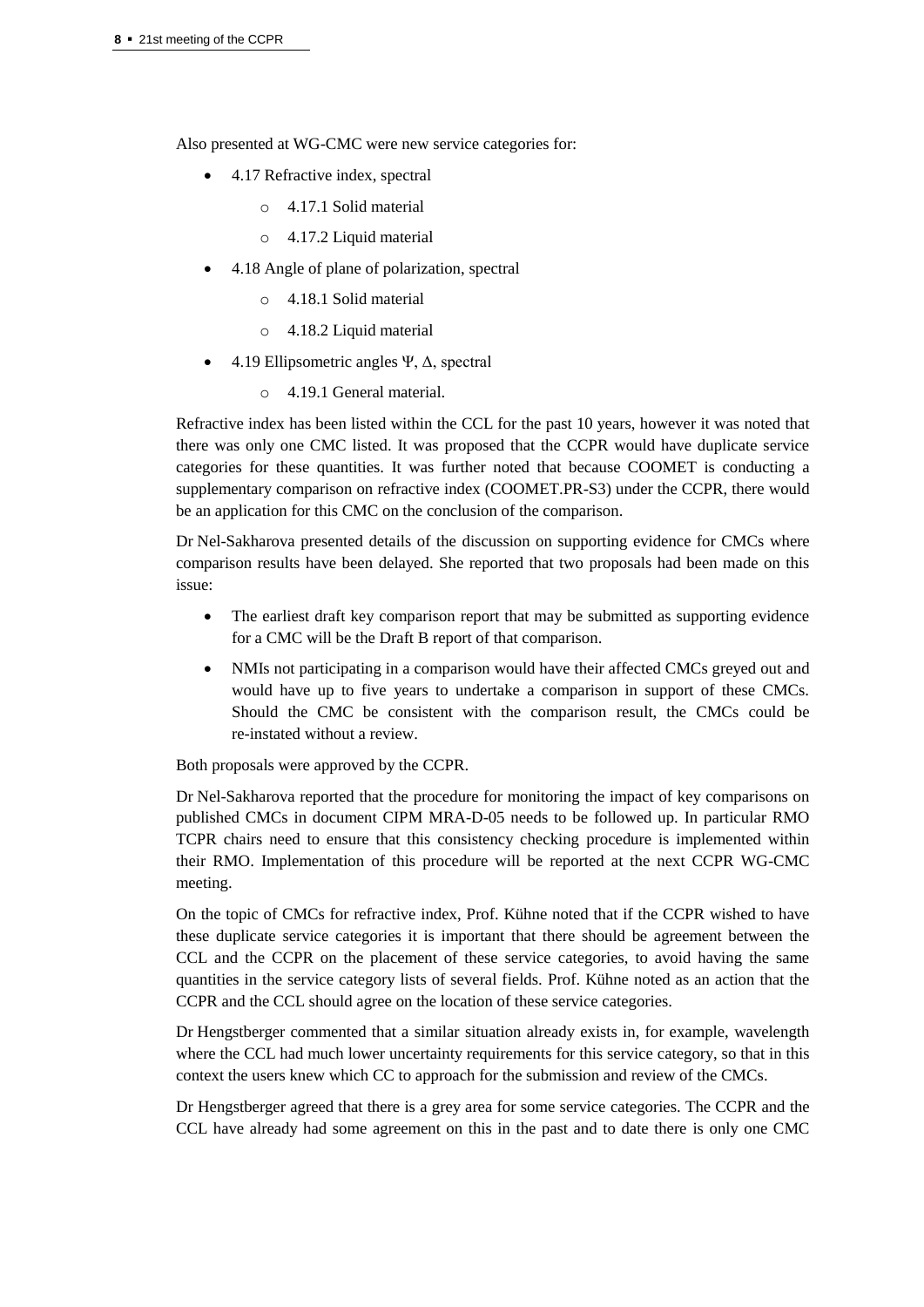listed under the CCL service category, whereas there is more activity in the CCPR than in the CCL. The CIPM had accepted that separate entries would be possible.

Prof. Kühne asked Dr Thomas for her advice on this issue. Dr Thomas reported that there is only one CMC on refractive index in the field of the CCL from Poland and she asked if the CCPR uncertainty for this quantity differed from the uncertainty obtained by the CCL. Dr Nel-Sakharova commented that a difference existed for wavelength but not for refractive index where the uncertainties and requirements were the same but the user groups are quite different.

Dr Thomas said that separate entries would not present a problem to the KCBD but the terminology needs to be harmonized: currently it is reported as "index of refraction" and also "refractive index". Prof. Kühne replied that in order to avoid duplicate effort there should be agreement on a single location for these service categories. Dr Hengstberger commented that there was currently no clear rule on this matter and that he would discuss the situation with the CCL President.

**AP 1** Dr Hengstberger will discuss with the CCL President the best location for refractive index and related CMCs and report back to the CCPR.

# **6 REPORT OF THE WORKING GROUP ON KEY COMPARISONS (WG-KC)**

Dr Ohno presented this report and noted that the WG-KC has met three times since 2009: at the NPL, Teddington, UK, in July 2010; at the Newrad 2011 conference in Maui, Hawaii, in September 2011; and at the BIPM headquarters on 22 February 2012.

All members were present at the meeting held on the 22 February 2012. There are currently 8 permanent members and one temporary member; MSL, the pilot laboratory of CCPR-K6.2010. As the other comparison pilot laboratories are already WG-KC members there will be no new additional temporary members.

# **6.1 Status of ongoing CCPR key comparisons**

Two comparisons from the first round of comparisons are still in progress and one of the second round is already under way.

CCPR-K2.c – Spectral responsivity 200 nm to 400 nm (PTB, contact: Dr Werner).

This comparison used three different types of detectors (PtSi-n-Si and Si photodiodes and Si traps). There have been some issues with the analysis of this comparison, in particular the consistency check. The CCPR uses the weighted mean with cut-off by default and in this case the consistency is not good. At the meeting of the WG-KC in 2010 it was agreed to use the Mandel–Paule method together with the Chi-squared test after visual outlier rejection. The temporal drift of the detectors, as determined by the pilot, also needs to be taken into account.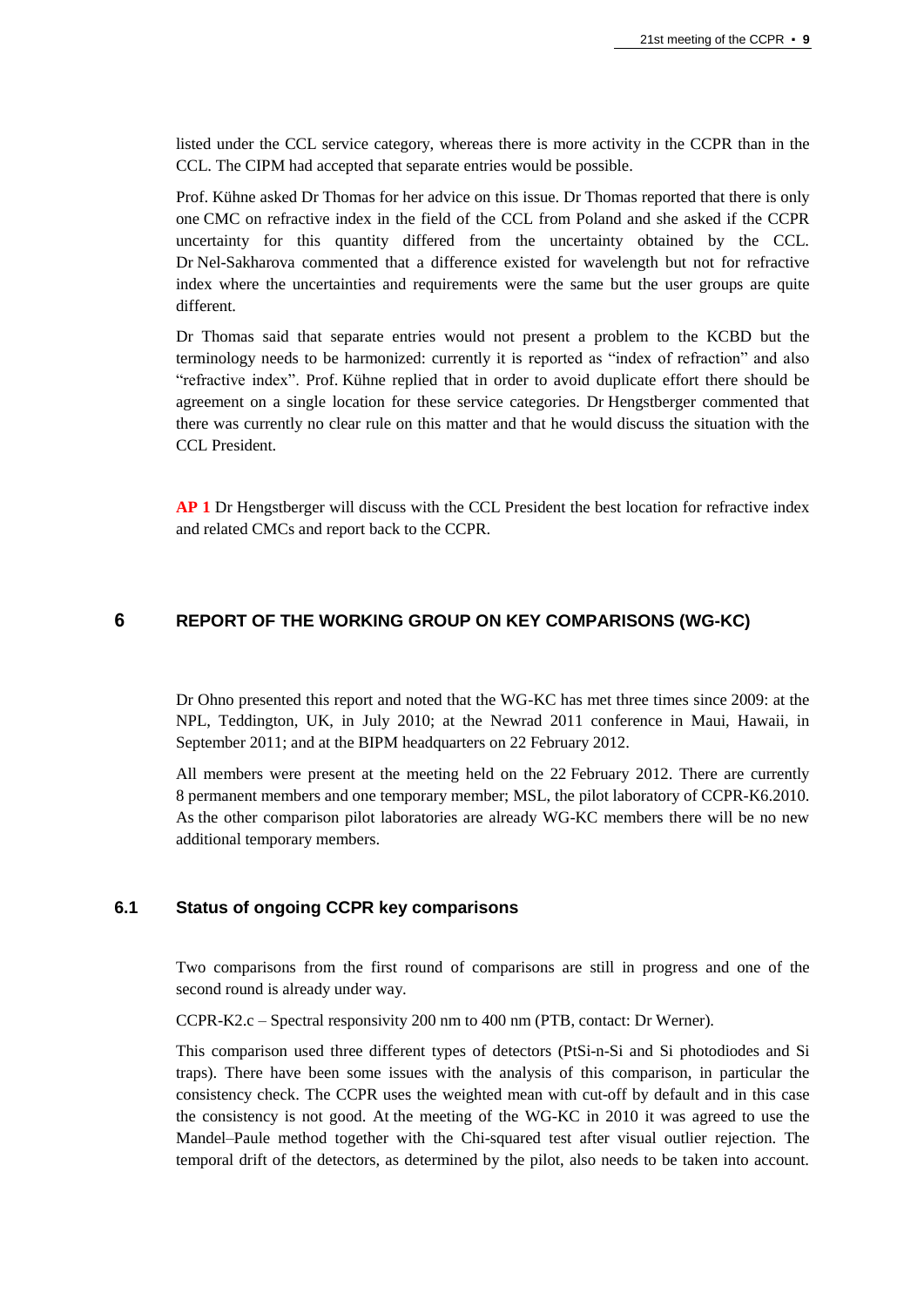The pilot was asked to prepare a proposal on the rejection of outliers. The Draft A report for this comparison should be issued soon.

CCPR-K5 – Spectral diffuse reflectance (NIST, contact: Dr Ohno)

Draft B for this comparison is under review for approval by WG-KC.

CCPR-K6.2010 – Spectral regular transmittance (MSL, contact: Dr Koo)

The second round of comparison K6 is currently under way. This comparison is experiencing difficulties because the filters prepared by MSL are still stabilizing (particularly the 50 % and 10 % transmitting filters). Monitoring will continue for another three months. The comparison measurements are expected to start in November or December 2012.

CCPR-K3.20XX – Luminous intensity (NRC, contact: Dr Gaertner)

The technical protocol is under development and artefact selection is under way.

CCPR-K4.20XX - Luminous flux (NMIJ, contact: to be appointed)

The technical protocol is being developed. There is an issue with artefact selection as Polaron lamps are no longer commercially available. However, a stock of older Polaron lamps, which could be used, should exist at several NMIs.

## CCPR-K2b.20XX – Spectral responsivity 300 nm - 1000 nm (KRISS, contact: Dr Lee)

The call for participants closed on 31 January 2012 and 16 laboratories applied: KRISS (pilot), A\*STAR, CENAM, IO-CSIC, LNE, MSL, NIM, NIST, NMIA, NMIJ, NMISA, NPL, NRC, PTB, UME, VNIIOFI, VSL. Since the number of candidates exceeded 12, a selection process will be carried out. A request to select participants will be sent to each RMO TCPR chair.

CCPR-K2a.20XX – Spectral responsivity 900 nm – 1600 nm (NPL, contact: to be appointed)

The call for participants was completed on 22 February 2012 and 12 laboratories applied: NPL (pilot) A\*STAR, IO-CSIC, LNE, NIM, NIST, NMIA, NMIJ, NMISA, NRC, PTB, VNIIOFI. No selection process will be required.

Dr Hengstberger noted the CIPM view that no laboratory should be penalized from non-selection for the CIPM loop. For example, should a laboratory need to improve its CMC beyond the uncertainty achievable in the RMO loop, this would be a strong argument for them to be involved in the CIPM loop.

Dr Thomas asked for details of the K5 comparison, in particular the format of the data, because a significant amount of work will be required to publish it in the KCDB. For some areas, such as ionizing radiation, only the unilateral degrees of equivalence are published.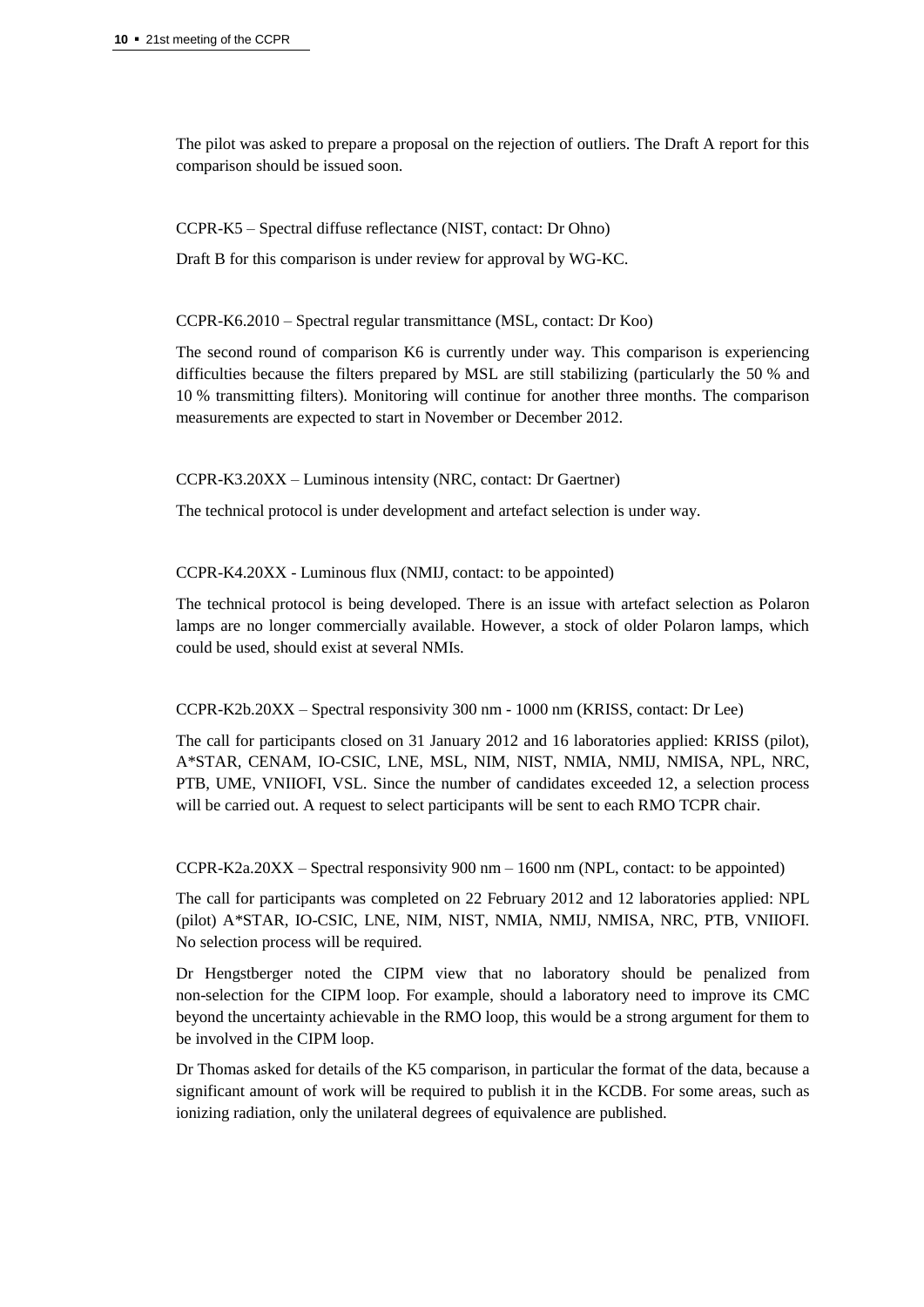Dr Hengstberger said that the CCPR had already adopted the same policy. Dr Ohno commented that this had already been implemented in the CCPR reporting guidelines.

## **6.2 Task Groups**

WG-KC has three task groups:

Pilot comparison of spectral transmittance in the UV, chair Dr Nel-Sakharova (NMISA).

Investigation into materials to be used as artefacts has started. Spectral transmittance in the UV could, in the future, become a regular KC.

RMO linkage, chair: Dr Woolliams (NPL)

Key comparison reports should include all information that would be required for linking. Dr Woolliams proposed that this requirement be added to the guidelines for publication  $- G<sub>2</sub>$ (CCPR KC Report Preparation).

Comparison analysis, chair: Dr Woolliams (NPL)

A workshop was held on comparison analysis at the NPL in 2010. Dr Woolliams proposed the development of guidelines on implementing the least squares approach (LSA) method for comparison analysis.

Dr Koo, Dr Clare and Dr White (MSL) submitted a document on the LSA to the WG-KC meeting. The MSL is developing software to carry out this analysis. This program will be used for the data analysis of CCPR-K6.2010, but will be generic enough to serve as a basis for a future comparison analysis toolbox. There is a strong need to demonstrate to the community that the LSA will produce the same result as the step-by-step method.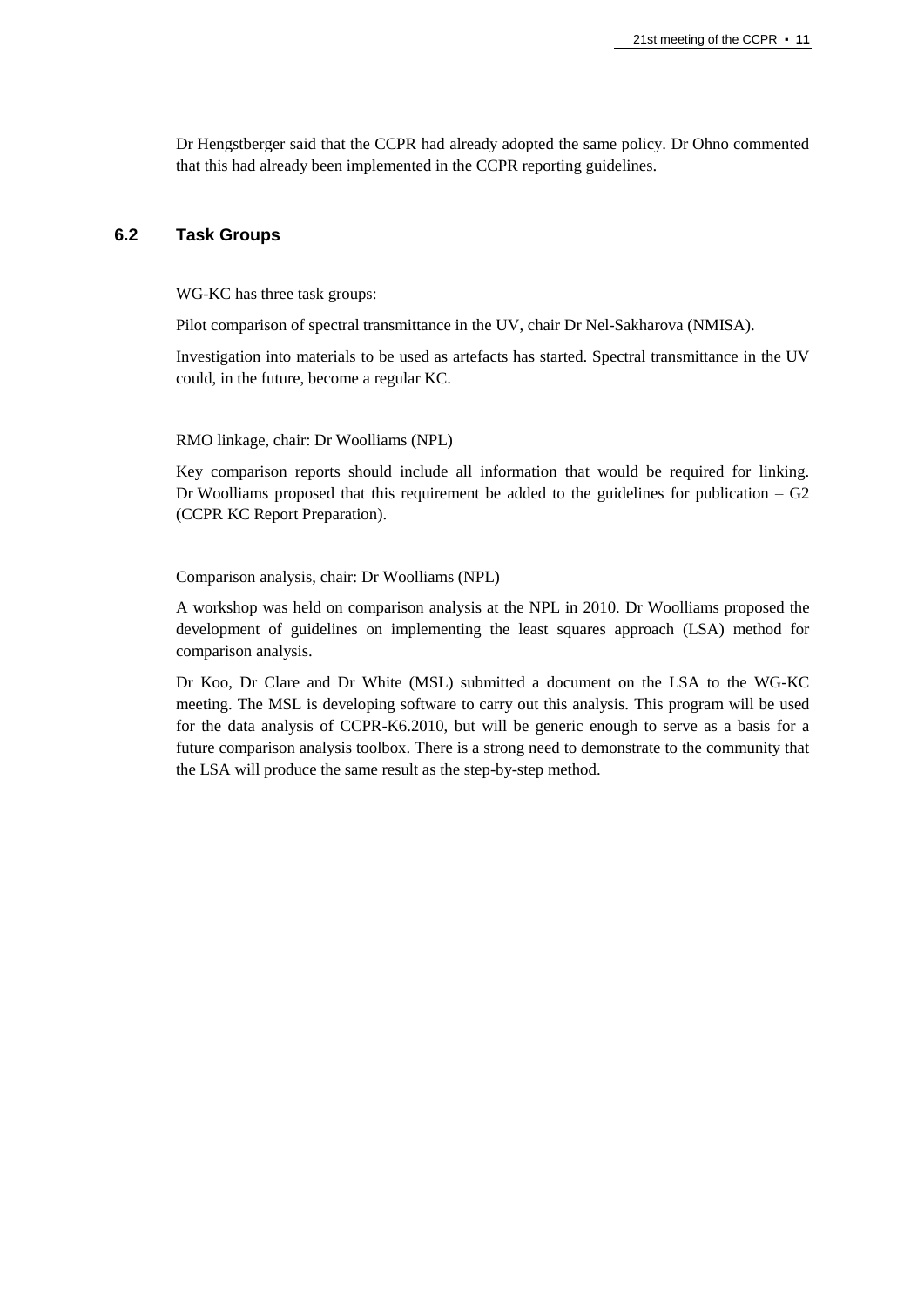# **6.3 Schedule of the second round of comparisons**

Dr Ohno presented the current schedule for the second (current) round of comparisons.

| <b>Start Date</b> | KC ID               | Quantity                                | Pilot        |
|-------------------|---------------------|-----------------------------------------|--------------|
| 2012              | K <sub>6.2010</sub> | Regular spectral transmittance          | <b>MSL</b>   |
| 2012              | K <sub>3</sub>      | Luminous intensity                      | <b>NRC</b>   |
| 2012              | K4                  | Luminous flux                           | <b>NMIJ</b>  |
| 2013              | K2.h                | Spectral responsivity 300 nm to 1000 nm | <b>KRISS</b> |
| 2013              | K2.a                | Spectral responsivity 900 nm to 1600 nm | <b>NPL</b>   |
| 2014              | K1.a                | Spectral irradiance 250 nm to 2500 nm   | <b>NMIA</b>  |
| 2015              | K5                  | Spectral diffuse reflectance            | <b>MIKES</b> |
| 2016              | K1.h                | Spectral irradiance 200 nm to 350 nm    | <b>NIST</b>  |
| 2017              | K2.c                | Spectral responsivity 200 nm to 400 nm  | <b>PTB</b>   |
| 2019              | K2.d                | Spectral responsivity 10 nm to 200 nm   | <b>PTB</b>   |

## **6.4 Guidelines**

The WG-KC has seven guidelines under development or published:

CCPR-G1 Guidelines for membership of WG-KC (September 2009)

CCPR-G2 Guidelines for CCPR KC Report Preparation Rev 3 (published: Rev.2 September 2009)

CCPR-G3 Guidelines for acceptance of CCPR KC participants (September 2009)

CCPR-G4 Guidelines for preparing CCPR KCs (Draft 2.0)

CCPR-G5 Guidelines for CCPR and RMO bilateral KCs (Draft 3.1)

CCPR-G6 Guidelines for RMO PR KCs (Draft 2.2)

CCPR-G7 Guidelines for Supplementary Comparisons (Draft 1.1)

These guidelines are developed in co-operation with the RMO TC chairs.

Dr Quinn asked about the use of LSA in the comparison analysis and if the approach used is similar to that of CODATA. In the field of fundamental constants it has been observed that care is needed in the rejection of supposed outliers, because the outliers may in fact be correct. Therefore, if necessary, the uncertainties are adjusted until all data are included.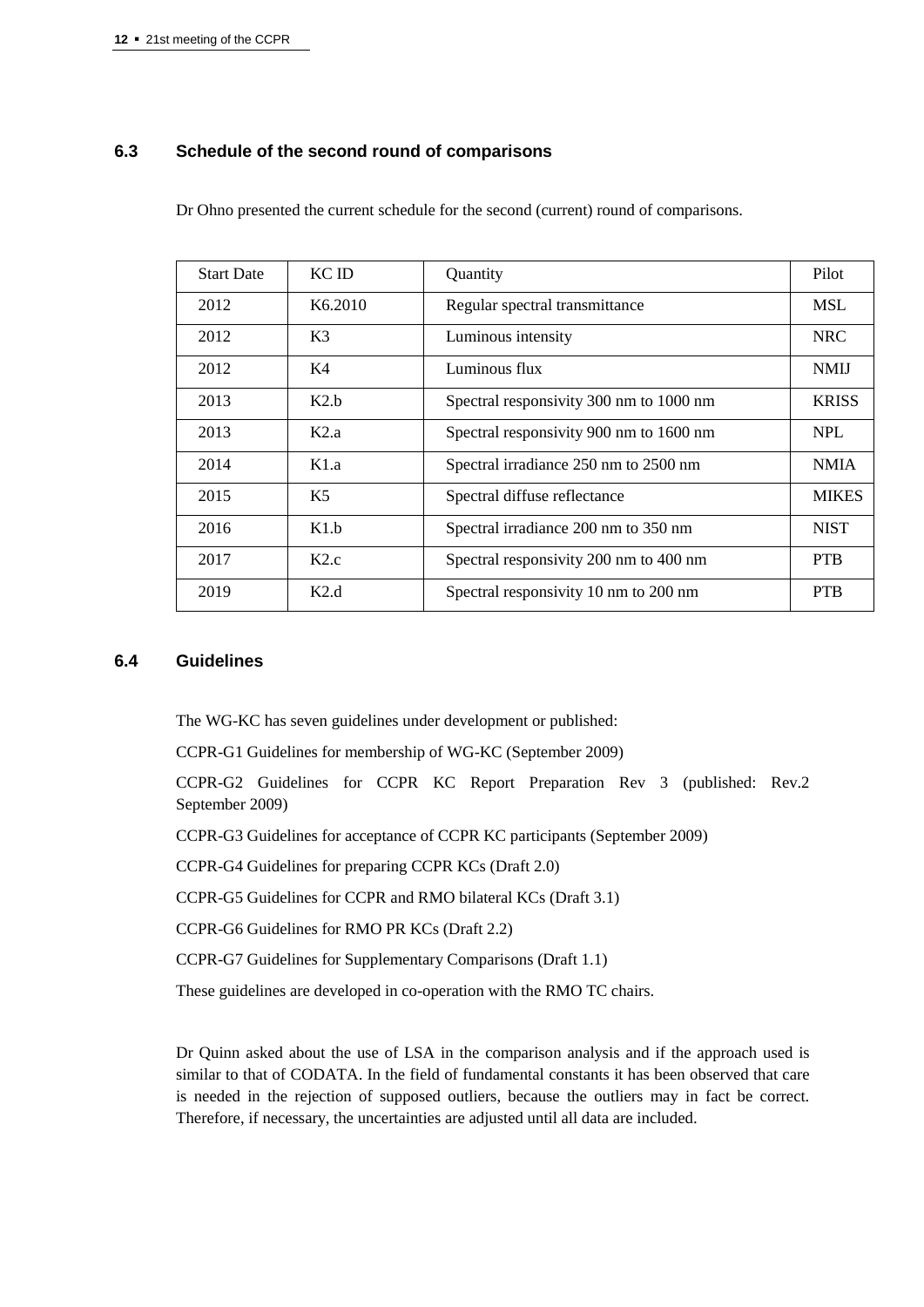The use of LSA in CCPR-G2 also leads to the weighted-mean with cut-off after the removal of "obvious" outliers. It is hoped that the method will be easier to implement than the step-by-step analysis.

Dr Fox noted that LSA was used in the previous CCPR-K1a, and that the increase in uncertainty was due to artefact instability – that in this case, there was a physical explanation for the increase in the uncertainty.

Dr Hengstberger clarified that the weighted mean with cut-off had to do with the maximum weight that any laboratory could have in the calculation of the KCRV and was not a means for removing outliers.

Dr Ohno presented the most recent version of CCPR-G2 (rev. 3, draft 2) for approval. This document is now limited to CCPR key comparisons with an additional guide being produced for RMO comparisons (CCPR-G6). There is a new section 4 in the G2 document. This describes the process to identify outliers and the consistency check. At the WG-KC meeting on 22 February 2012 it was decided to implement the Chi squared test in place of the Birge ratio as the latter test was stricter. An additional clause in section 7 of G2 has been added to direct the pilot to request that participants check the consistency of their CMCs against their KC result when the reporting process has been completed.

A section 6 has been added to the Appendix of G2 which outlines the Chi-squared consistency check. Dr Lin (NIM) commented that this and the Birge ratio were in fact equivalent and that there should be a choice as to which was implemented. He gave a brief presentation on the equivalence of Birge ratio and Chi-squared showing that if consideration is given to the number of participants in the comparison then these two tests become equivalent. Dr Ohno replied that if this was true then the current choice was still acceptable but that this equivalence should be investigated further by the task group on comparison analysis.

**AP2:** TG for comparison analysis to investigate the relationship between Birge ratio and chi-squared.

Dr Ohno requested approval for the publication of CCPR-G2. Dr Hengstberger requested that any concerns be presented – there were none and the document was approved.

**AP3:** Dr Ohno to proceed to a final check of CCPR-G2 Rev. 3 and publication on the CCPR website.

Guidelines 4 and 5 concern CIPM and RMO comparison preparation. Approval for publishing these documents will be requested by email.

**AP4:** CCPR-G4 and CCPR-G5 to be reviewed by WG-KC and to be submitted to CCPR for approval for publication by email.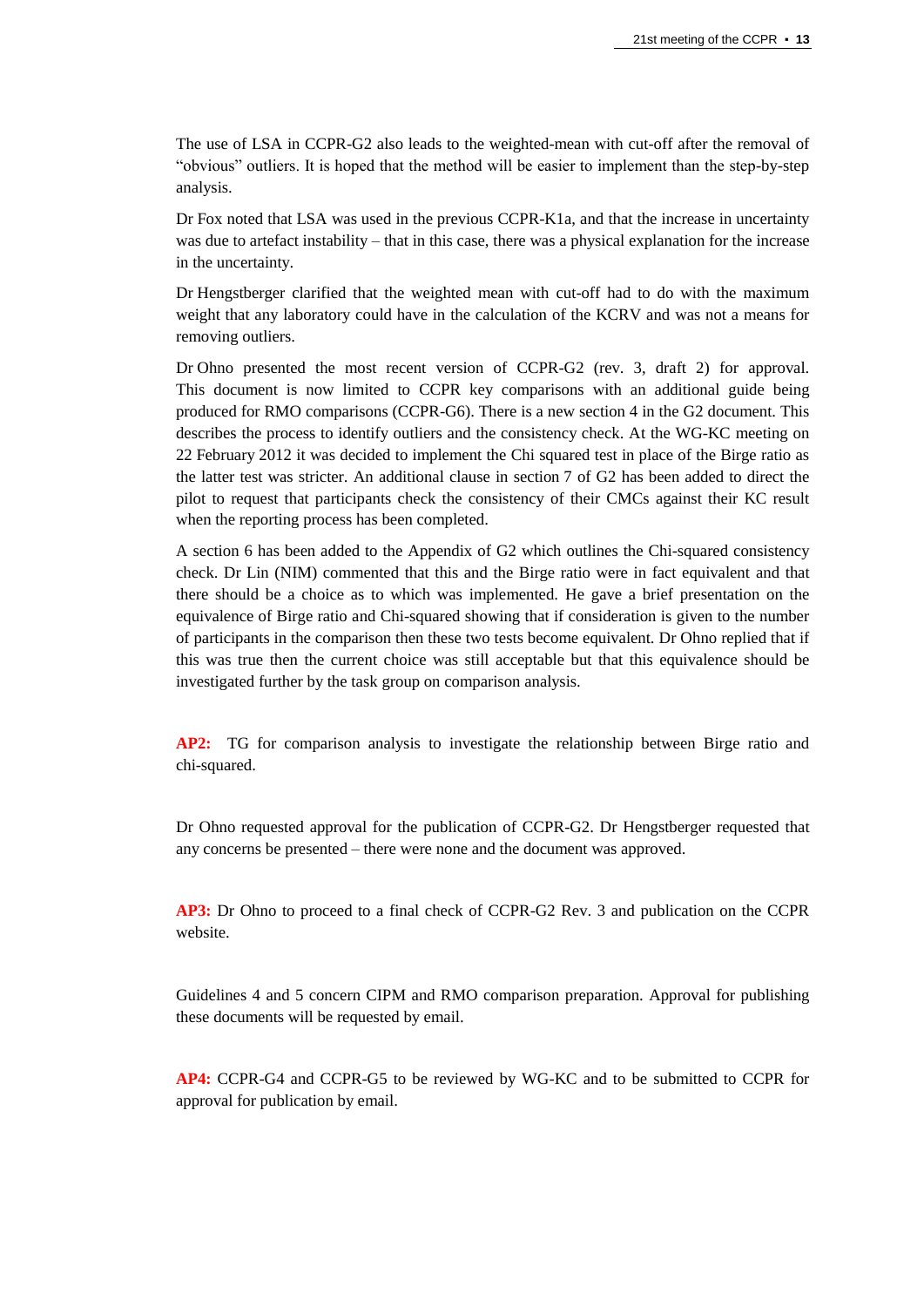## **6.5 Schedule for the next CCPR WG-KC meeting**

It was proposed that the next meeting of the WG-KC will be in conjunction with the CIE mid-term meeting to be held in Paris on 12 to 19 April 2013.

Dr Hengstberger indicated that because the next CCPR meeting will be held in 2014, it is important that all WGs meet at the same time at the BIPM in 2013 and requested that this be considered by the BIPM.

Prof. Kühne noted that from 12 to 19 April 2013 the CCQM is scheduled to hold meetings at the BIPM headquarters, so this would not be a convenient time. Dr M. Stock clarified that the request was for either before or after the CIE meeting. Dr Goodman commented that due to the CIE timetable, the following week would be better and that 22 to 23 April 2013 would be the best option. Availability would be checked and these dates confirmed.

**AP5:** Availability of BIPM for WG-KC and WG-SP meetings 22 to 23 April 2013 to be confirmed (Dr M. Stock).

# **7 REPORT OF THE WORKING GROUP ON STRATEGIC PLANNING (WG-SP)**

The WG-SP was established in 2005 and the first meeting held in 2006. The WG-SP currently has 12 NMI members (INRIM, KRISS, LNE, METAS, MSL, NIST, NMIJ, NMISA, NMI-VSL, NPL, NRC, PTB) and two *ex-officio* members (Dr M. Stock – Executive Secretary of the CCPR and Dr Hengstberger – President of the CCPR).

The WG-SP has established eight task groups, of which TG1, Terms of Reference, and TG3, CCPR Structure, were dissolved at the previous CCPR meeting in 2009. Dr Zwinkels outlined the status of the remaining six TGs.

TG2: WG-SP Membership Criteria, chair: Dr Blattner (METAS)

Version 1.3a of the criteria document has been prepared and approved by TG2 and the WG-SP. It has been submitted to the CCPR for approval.

#### TG4: SI, chair: Dr Rastello (INRIM)

The TG prepared a position paper on the possible reformulation of the candela which was published in *[Metrologia](http://stacks.iop.org/0026-1394/47/R15)*, 2012, **47**, R15–R32. Following publication Dr Rastello, the TG Chair, has been reviewing the reasons given by the CCU for the rejection of the photon being used as a unit in the CCPR proposed explanatory text for the candela definition. This feedback had been distributed to the WG-SP for a possible response.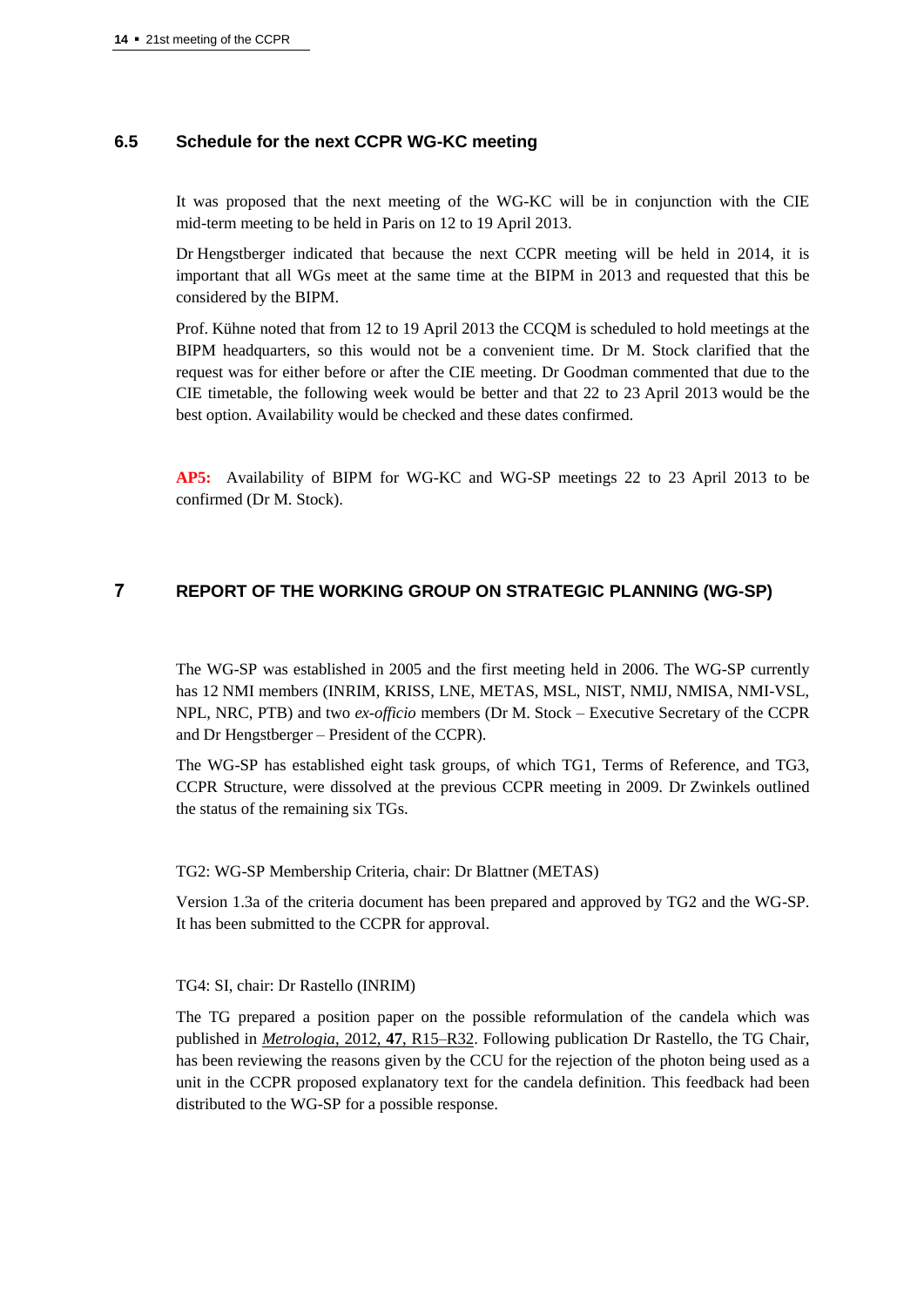The rejected text was:

"Thus we have the exact relation  $K_{cd} = 683 \text{ lm/W}$ . The effect of this definition is that the candela is the luminous intensity, in a given direction, of a source that emits monochromatic radiation of frequency  $540 \times 10^{12}$  hertz and that has a radiant intensity in that direction of 1/683 watts per steradian. This radiant intensity corresponds to a photon intensity of  $(683 \times 540 \times 10^{12} \times 6.626\,068\,96 \times 10^{-34})^{-1}$  photons per second per steradian."

Dr Rastello commented that there were two arguments supporting this rejection:

- 1. The above sentence does not bring any supplementary information. The CCPR needs to look in more detail on the effects of expressing  $K_{cd}$  not in lumen per watt but lumen/photon/s.
- 2. The photon is not a unit but an entity. Within the SI brochure when talking about an entity the unit is 1. Dr Bastie (LNE) said that the photon is a "special" entity in that a photon carries an energy related to the frequency associated with it.

Dr Quinn, who had attended the CCU meeting, commented further that the document received from the CCPR made it very clear that there were different opinions within the CCPR with respect to the recommended phrase and, therefore, the CCU felt that this issue needed to be resolved more fully within the CCPR before re-submission to the CCU. It was noted that the contents of the SI brochure require full agreement from within the CCPR. Further discussion of this question within the CCPR is necessary before going back to the CCU.

#### TG5: *Mise en pratique*, chair: Dr Ohno (NIST)

The TG organized a workshop on the *mep* for the candela on 22 February 2012 with 31 attendees, including four invited CIE experts. An outcome of this workshop was the recommendation to the CCPR that a joint CCPR/CIE task group be formed to prepare an updated and comprehensive joint publication on "Principles Governing Photometry". Decisions are to be made on how best to proceed with the preparation of the *mep* for the candela.

TG6: Discussion forum on fibre optics, chair: Dr Dubard (LNE)

A workshop on 'fibre optic metrology needs' was held at the NPL in 2010. A new TG (TG9) was created at the workshop, chaired by Dr Morel (METAS), to deal with the subject of optical time-domain reflectometry (OTDR). This TG will undertake the development of a technical protocol for a comparison of OTDR length in order to underpin CMCs.

There has not been an opportunity to arrange an additional workshop since the first workshop in 2010.

It was noted that in the IEC there is a TC86 (WG4 of TC86, "Test and measurement methods") which covers the subject of this TG. Dr Nel-Sakharova and Dr Dubard attended national standards meetings which discussed this topic. There are already some comparisons under way for these quantities in EURAMET.

Dr Hengstberger noted that in many NMIs the fibre optics group is not in the same group as the photometric and radiometric fields; this creates some gaps in the interactions between these fields. It is encouraging that this task group is working towards closing the gap. Dr Hengstberger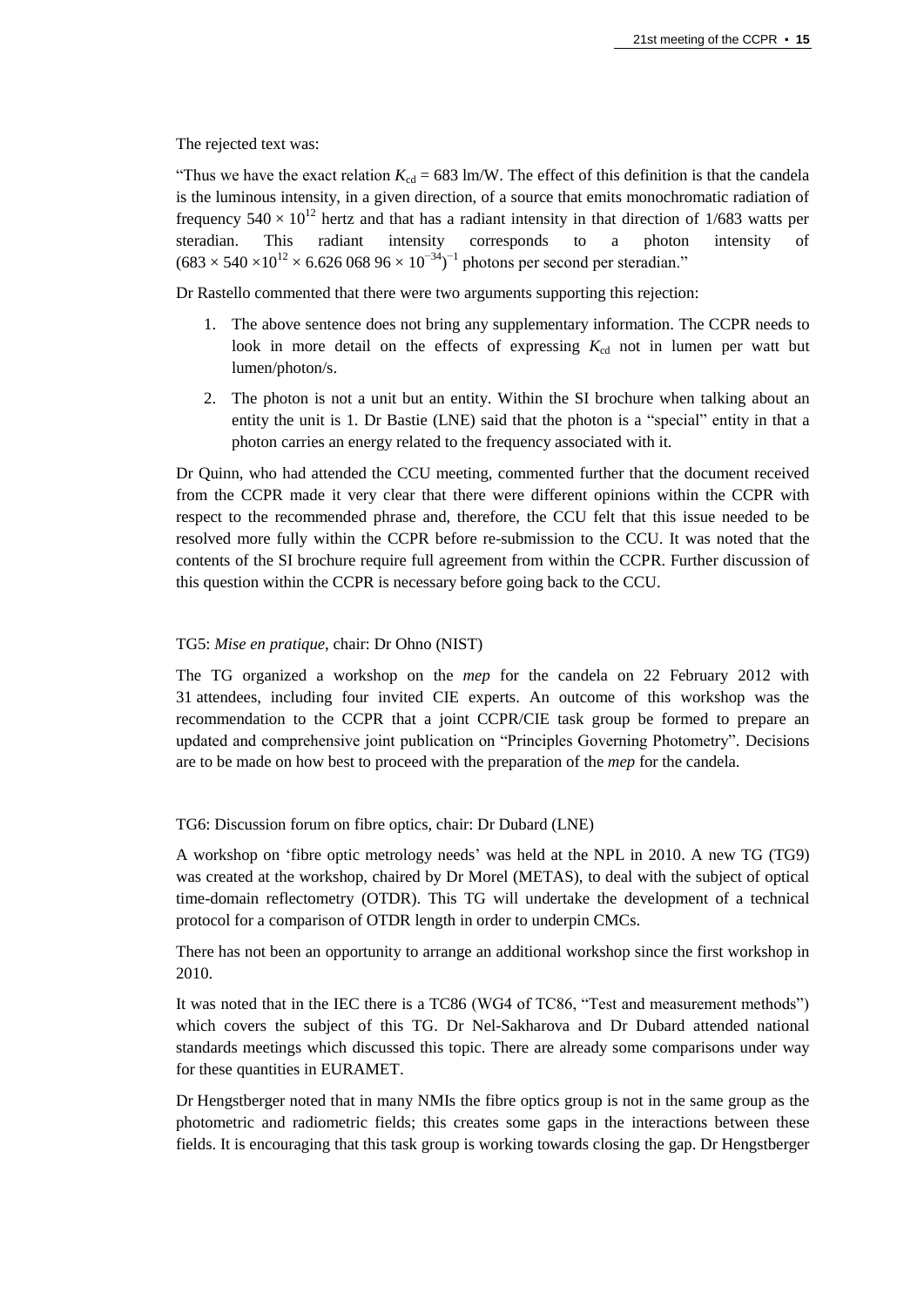encouraged the TG to recognize how important the CCPR regards this link and to make proposals (such as the proposals made in UV radiometry) to form a new WG so that this area could be treated fully within the context of the CCPR.

TG7: Discussion forum on few photon metrology, chair: Dr Lee (KRISS)

A special session "Few Photon Metrology", at which eight presentations were made on this topic, was held at the Newrad 2011 conference, Maui, Hawaii, on 19 to 23 September 2011. An online forum has been created for this community.

TG8: Discussion forum on THz metrology, chair Dr Rochford (NIST, Boulder)

The CCEM had nominated a liaison person, Dr Anderson (NIST, chair of CCEM WG-SP), who is no longer available for the task. Dr Olthoff (NIST) will replace him temporarily, until the next CCEM meeting in March 2013.

A survey was undertaken of NMI capabilities and traceability needs as part of the CCPR 2012 questionnaire. The possibility of a formal THz comparison at 2.5 THz (PTB, NIST, and others) is being investigated.

# **7.1 Priority Goals for WG-SP during 2012 to 2014**

Dr Zwinkels reported on and listed the following priorities for the WG-SP during 2012 to 2014.

- Establish one or more joint CCPR-CIE task group(s) to:
	- o Prepare an updated and comprehensive publication on "Principles Governing Photometry", including all photometric quantities and CIE photopic, scotopic and mesopic functions.
	- o Possibly prepare recommendations on photobiological and photochemical quantities and units.
- Advance the aims of the current discussion forums by creating new technical-based WGs and by organizing workshops in support of these activities.
- Complete the *mise en pratique* for the definition of the candela.

Dr Hengstberger noted that the discussion forum on fibre optics is an area almost mature enough to form into a WG.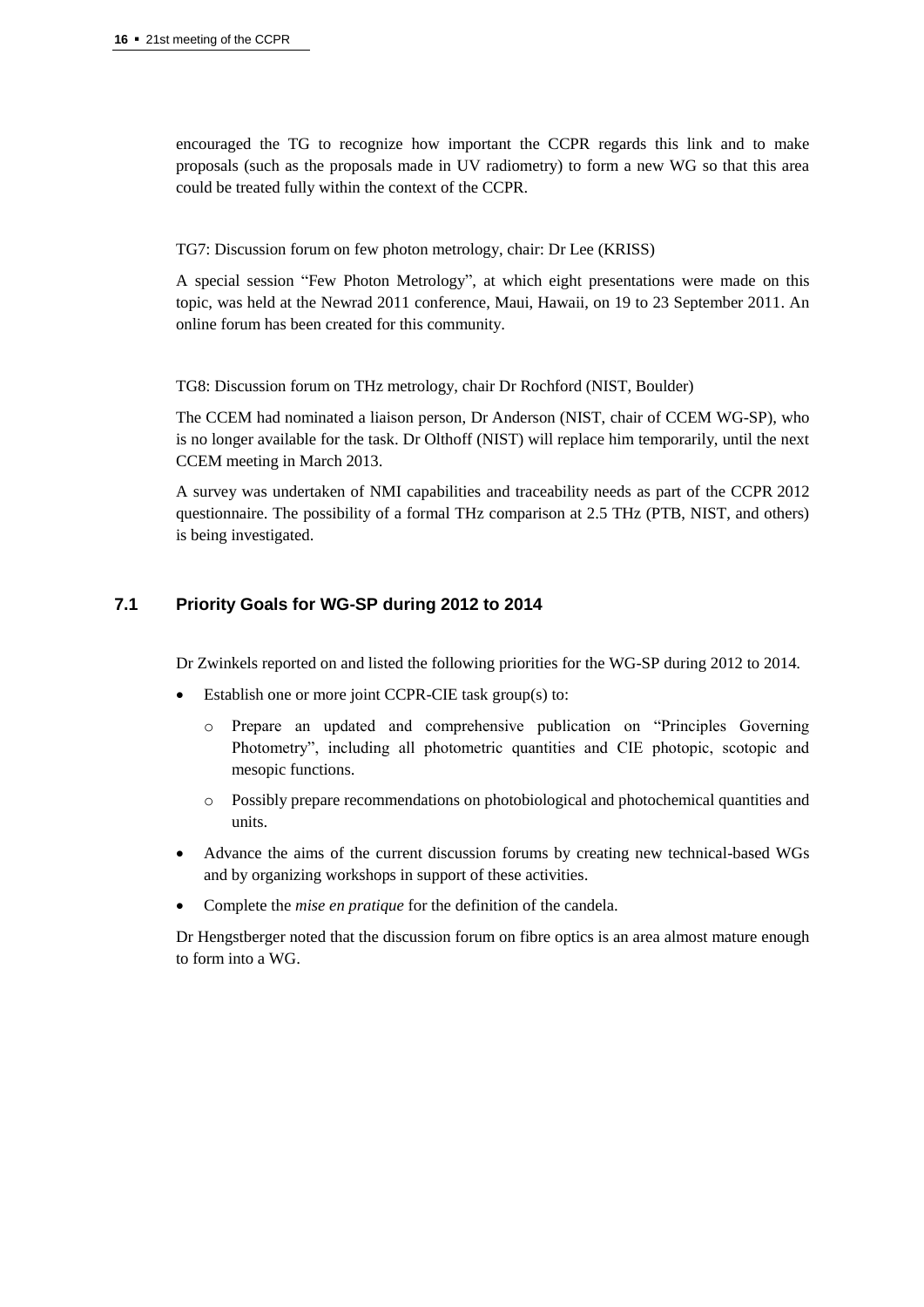# **7.2 Recommendations to the CCPR 2012**

Dr Zwinkels outlined the following recommendations.

**REC 1**: Approve WG-SP membership criteria (V1.3a) **CCPR/12-06**, which has been fully agreed upon within WG-SP.

Dr Zwinkels outlined the membership rules to the meeting. Dr Hengstberger invited comments or concerns from the members – there were none. There were no objections or abstentions to approving this document.

**AP6:** WG-SP membership criteria v1.3a will become CCPR-G8 and will be published on the CCPR website.

**REC 2**: If REC 1 is accepted then WG-SP TG2 should be dissolved.

This was agreed by the meeting.

**REC 3**: Change of terms of reference and chairmanship of TG5. The terms of reference are to be modified to prepare a concise (1-3 pages) *mise en pratique* for the definition of the candela that references the joint CIPM/CIE publication "Principles governing Photometry". The Chairmanship is to be changed from Yoshi Ohno (NIST) to Joanne Zwinkels (NRC).

This change was agreed at the meeting.

**AP7**: Dr Ohno and Dr Zwinkels to propose modified terms of reference and to coordinate the work on the *mise en pratique* for the definition of the candela (1-3 pages) with the work of updating the document on "Principles Governing Photometry".

**REC 4**: To create a joint CCPR-CIE task group to develop a joint CIPM/CIE publication "Principles Governing Photometry".

Dr Hengstberger commented on the current 1983 BIPM document and suggested that it would seem impractical that two essentially identical documents, one published by each organization, are available. It was noted that the document would be made freely available on the BIPM website but for a fee on the CIE website. This is a common practice for other similar documents as, for example, CIPM/ISO guides. In conclusion, this document will make a very useful reference document for the photometry community.

Prof. Kühne asked for details of the document and the timeline for availability for uploading to the BIPM website. Dr Hengstberger replied that it would take up to 2 years and the document would be 20 pages in length. The publication will be available in both English and French and will incorporate mesopic photometry – therefore covering the full range of visual photometry. The related CIE standard will be available in about one year, in 2013. Dr Zwinkels added that other CIE publications would be referenced in the document.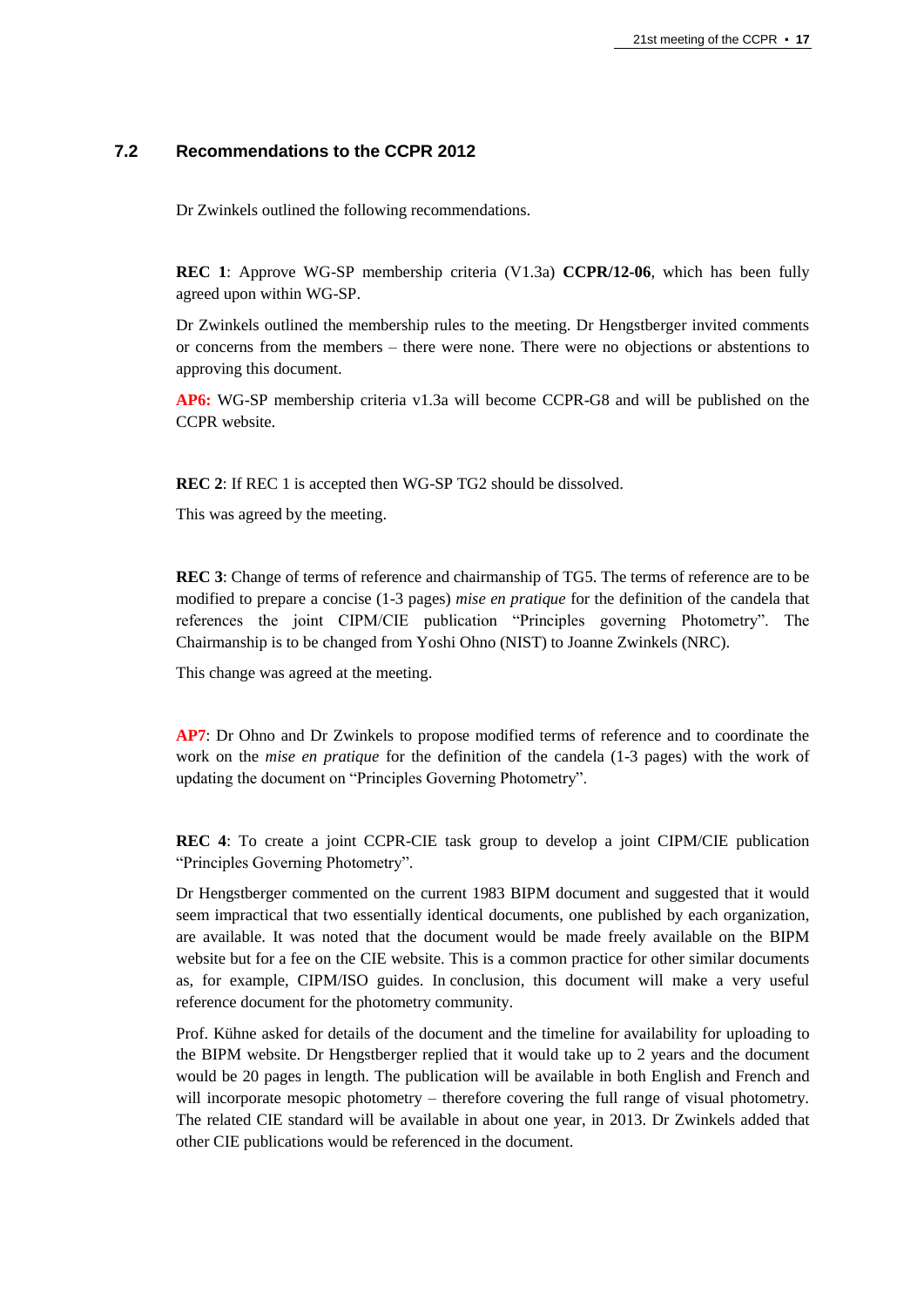Dr Hengstberger stated that the CIE was recognized as the International Standardization body for light and lighting, so the document currently under discussion would itself become an international standard. Dr Ohno noted that the document will not cover the reformulation of the definition of the candela. Prof. Kühne noted that the next opportunity to revise the definition of the candela will be in 2014. It was recommended that work on the document should proceed in two steps: the first to include the mesopic functions, followed by the new formulation of the candela definition. Dr Goodman said the document will be available for download and would therefore be easy to revise, if needed.

Dr Hengstberger asked if there were any objections to the formation of a joint CCPR/CIE task group, there were none. The creation of the TG was approved.

**AP8**: Joint TG of the CCPR /CIE be formed, chaired by Dr Ohno, to produce a revised publication on "Principles governing photometry".

# **8 UPDATE ON THE EXPECTED CHANGES OF THE INTERNATIONAL SYSTEM OF UNITS, THE SI**

Dr M. Stock gave a presentation on the current status of the preparations for the new SI.

Currently there are three units which are defined based upon fundamental constants or reference constants (the metre – *c*, the ampere  $-\mu_0$  and the candela –  $K_{cd}$ ), three on material properties (the second  $-$  <sup>133</sup>Cs, the kelvin – H<sub>2</sub>O, and the mole – <sup>12</sup>C), and one on an artefact – the kilogram. The new SI would have six definitions based on fundamental constants and only the second based upon material properties. Definitions based on potentially unstable material artefacts would no longer exist. The new SI would have strong interdependence between the definitions, similar to the present SI.

Dr Hengstberger commented on the definition of the second, stating that it might be redefined in the distant future based upon another fundamental constant, the Rydberg constant.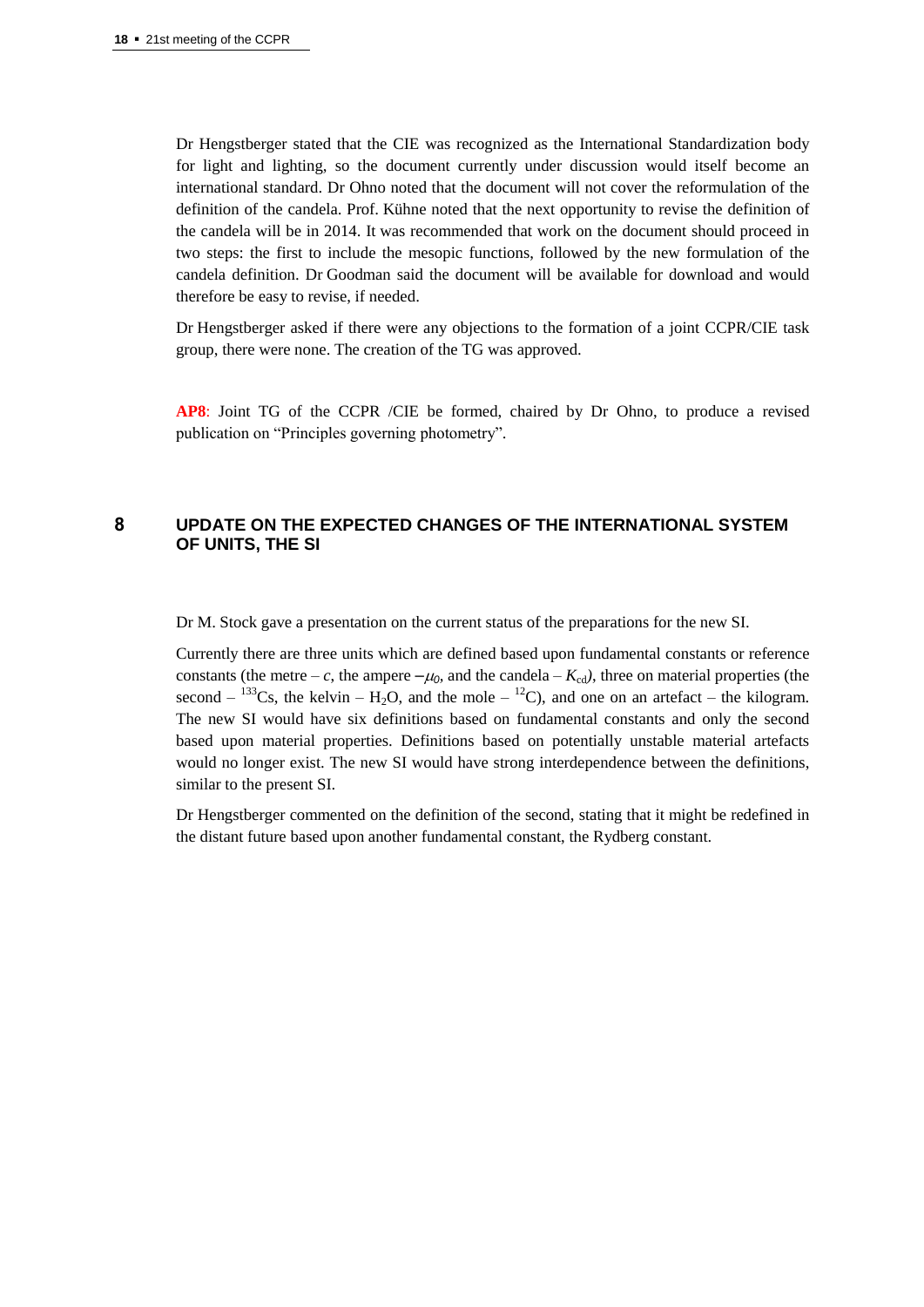The current draft chapter 2 of the future SI brochure states that the SI is the system of units scaled so that:

- the ground state hyperfine splitting frequency of the caesium 133 atom  $\Delta v(^{133}Cs)_{hfs}$  is exactly 9 192 631 770 hertz, Hz,
- the speed of light in vacuum *c* is exactly 299 792 458 metre per second, m  $s^{-1}$ ,
- the Planck constant *h* is exactly 6.626 06X  $\times$  10<sup>-34</sup> joule second, J s,
- the elementary charge *e* is exactly  $1.602\,17X \times 10^{-19}$  coulomb, C,
- the Boltzmann constant *k* is exactly 1.380  $65X \times 10^{-23}$  joule per kelvin, J K<sup>-1</sup>,
- the Avogadro constant  $N_A$  is exactly 6.022 14X × 10<sup>23</sup> reciprocal mole, mol<sup>-1</sup>,
- the luminous efficacy  $K_{cd}$  of monochromatic radiation of frequency  $540 \times 10^{12}$  hertz is exactly 683 lumen per watt, lm  $W^{-1}$

The symbol X represents the digits to be added at the time when these revised definitions are adopted.

This is considered very elegant with the distinction between base units and derived units no longer necessary. However, the concept of base units will be kept, with the base units defined in explicit constant form.

There will be a re-formulation (not re-definition) of the candela to bring it into explicit constant form plus explanatory text following this definition. The proposed re-formulation is as follows:

"The candela, cd, is the unit of luminous intensity in a given direction; its magnitude is set by fixing the numerical value of the luminous efficacy of monochromatic radiation of frequency  $540 \times 10^{12}$  Hz to be equal to exactly 683 when it is expressed in the unit s<sup>3</sup> m<sup>-2</sup> kg<sup>-1</sup> cd sr or cd sr  $W^{-1}$ , which is equal to lm  $W^{-1}$ ."

Following requests from the CCPR, this is a slight modification from the previous definition in that the word "spectral" has been removed and replacing "lumen, lm" with "candela steradian, cd sr", so that the full dimension is now written using the base units. The use of photon intensity is not incorporated into either the definition or the explanatory text at this stage.

Dr M. Stock presented the currently available data for the Planck constant, which includes one measurement based upon the 2007 result of the NIST watt balance, with an uncertainty of  $3.6 \times 10^{-8}$ , and the outcome of measurements using the enriched silicon spheres, published in 2011, with an uncertainty of  $3.0 \times 10^{-8}$ . When considered as determinations of *h*, they differ by about  $18 \times 10^{-8}$ , which is significantly larger than the combined uncertainty.

Dr M. Stock presented an update on the watt balance experiments that are currently in operation. He reported that the NRC had applied a correction which had not been applied while the apparatus had been operated by the NPL. He noted that the CCM had requested that prior to the redefinition of the kilogram, three experimental results should be available for the Planck constant with uncertainties below  $5 \times 10^{-8}$  and determined by at least two different methods. The results should be consistent to within a few parts in  $10^8$ , which is significantly less than the current spread in the data. There might be more data on the Planck constant from other experiments by 2014, the year of the next General Conference on Weights and Measures, but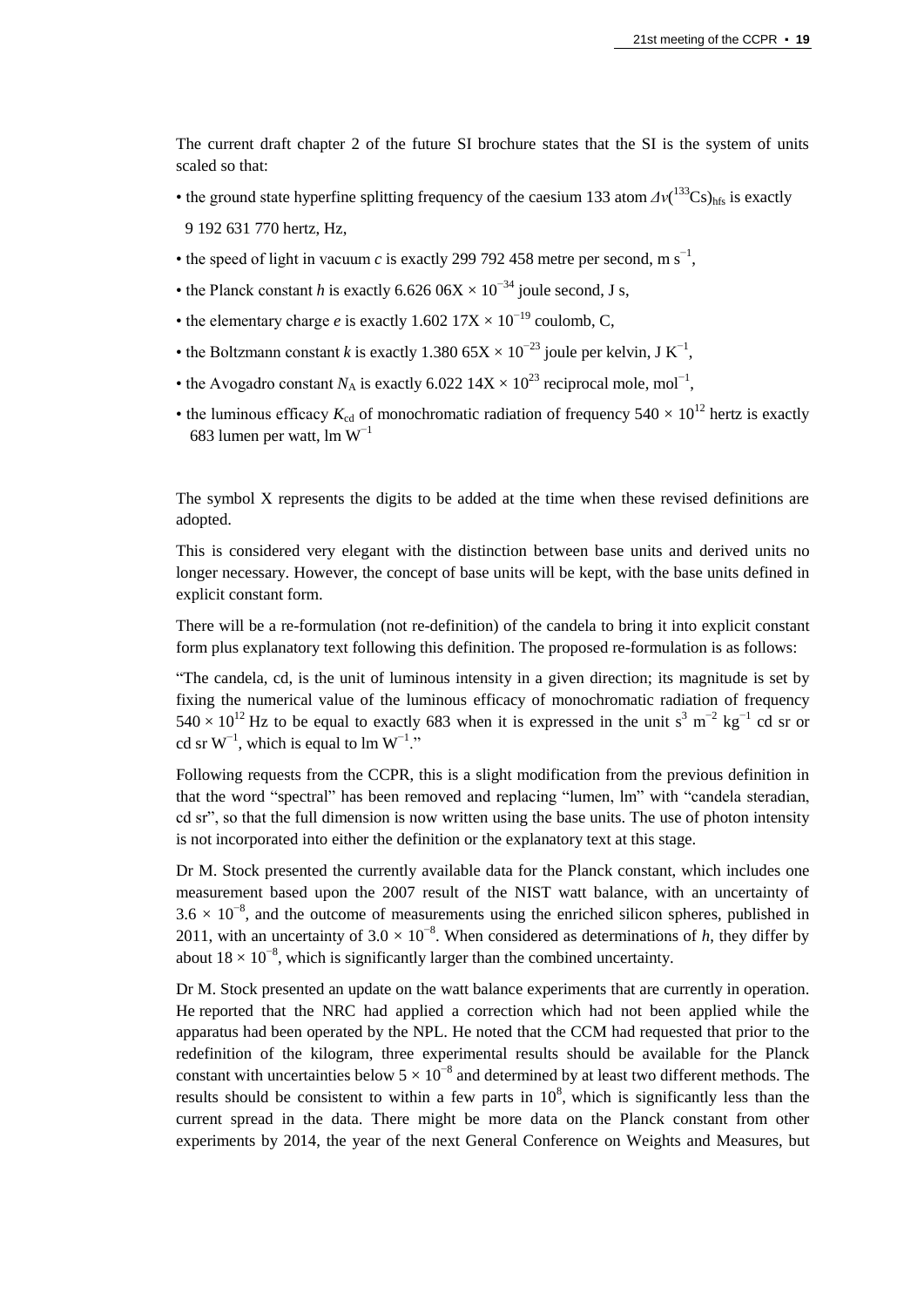this timeline is very tight. If experimental progress is slow, the CCM might change its requirements, but this is unlikely.

On the topic of the definition of the candela, Dr Quinn commented that when the present definition was formed it was initially proposed to define the lumen not the candela as the base unit. The candela was chosen because the CIPM felt it would be too difficult to change the base unit from the candela to the lumen at that time. Dr Quinn asked if it is now the time to do this? This decision would be up to the CCPR to propose. Prof. Kühne commented that this could be confusing as the CCU would ask why this change had not been proposed previously. Dr M. Stock highlighted parallels with the ampere and the coulomb and that changes to base units could cause confusion. This also seems to be a question of secondary importance in the new SI since the distinction between base and derived units will lose importance. This topic will be considered in internal discussions within the CCPR Task Group on the SI (TG4).

# **9 REPORTS BY RMO TC CHAIRS**

**AFRIMETS:** Dr Nel-Sakharova presented the report for AFRIMETS.

There are six sub-regional groups within AFRIMETS:

- CEMACMET: Cameroon, Central African Republic, Chad, Equatorial-Guinea, Gabon, Republic of Congo
- EAMET: Kenya, Uganda, Rwanda, Burundi
- MAGMET: Algeria, Morocco, Tunisia, Mauritania
- SADCMET-MEL: Angola, Botswana, DRC, Lesotho, Madagascar, Malawi, Mauritius, Mozambique, Namibia, Seychelles, South Africa, Swaziland, Tanzania, Zambia, Zimbabwe
- SOAMET: Benin, Burkina-Faso, Côte d'Ivoire, Guinea-Bissau, Mali, Niger, Senegal, Togo
- NEWMET: Egypt, Ethiopia, Ghana, Libya, Nigeria, Sudan; with Sudan and Libya joining since 2011.

AFRIMETS has 5 technical committees:

- TC1: TC 1A Metre convention affairs, TC 1B OIML Issues
- TC2: TC 2A S&I metrology education, TC 2B Legal metrology education
- TC3 Metrology infrastructure
- TC4: TC 4A S&I metrology legislation, TC 4B Legal metrology legislation
- TC5 Metrology awareness.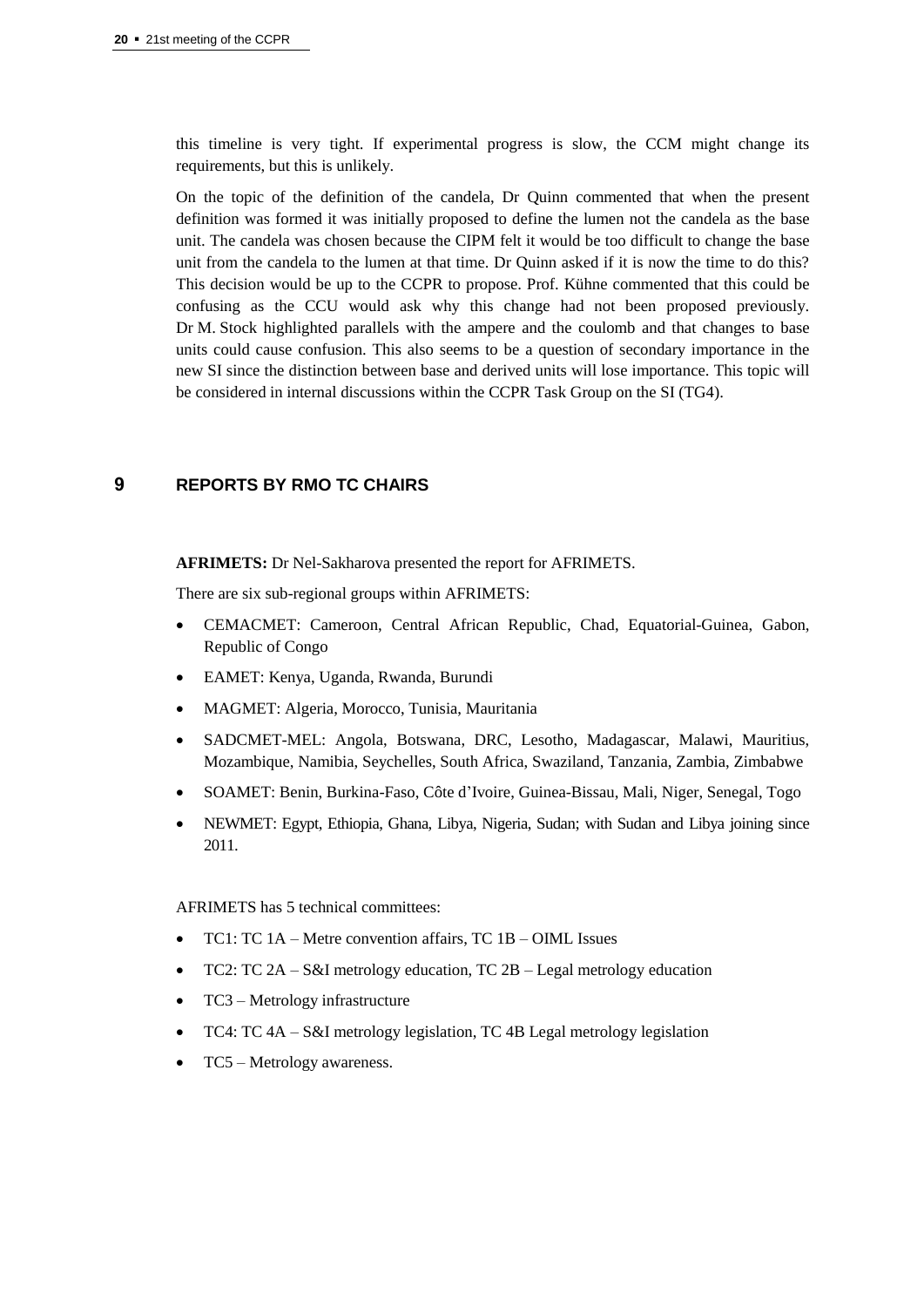AFRIMETS has a working group for photometry and radiometry, WG-PR, the members of which are KEBS (Kenya, EAMET), NIS (Egypt, NEWMET) and NMISA (South Africa, SADCMET). The WG-PR is chaired by Dr Nel-Sakharova.

AFRIMETS is running five comparisons; one of these is a PR comparison for luminous intensity which will be linked to the previous round of CCPR-K3.a. The protocol has been submitted to the CCPR WG-KC. In addition, there is one planned comparison for luminous flux which will be linked to the previous round of CCPR-K4.

## **APMP**

Dr Manson (NMIA) presented the activities of APMP on behalf of Dr Kim (KRISS). The APMP TCPR has Members from 23 economies within the Asia-Pacific region and 2 Associate Members (NMISA, South Africa and KazInMetr, Kazakhstan).

There have been three APMP TCPR meetings since 2009 at which 13 to 15 NMIs have participated. Technical workshops were held in association with both the 2010 and 2011 meetings covering the topics of:

- 2010 Precision measurements and new applications in photometry and radiometry
- 2011 APMP TCPR comparison reports and key developing issues of economies in the TCPR.

Five APMP TCPR guidelines have been prepared which handle the CMC and key comparison processes and the selection of APMP participants in CCPR comparisons. These guidelines run in parallel with their equivalent CCPR guidelines.

Dr Manson noted that five NMIs have had their CMCs reviewed, leading to an increase of 41 CMCs. He noted that the APMP TCPR had reviewed the CMCs of 18 NMIs from three RMOs.

Dr Manson noted that two key and supplementary comparisons have been completed and that there are another 15 key, supplementary or pilot comparisons which are either ongoing or planned. He commented that due to large artefact drift in APMP.PR-S2 (fibre optic power responsivity) a reference value could not initially be calculated; this drift has now been checked and the draft A report is in preparation. In addition, APMP.PR-K3.b (illuminance responsivity) has been cancelled as a consequence of the CCPR decision to use lamps in the 2nd round CCPR-K3.

## **COOMET**

Dr Khlevnoy presented the activities of COOMET. There are six ongoing comparisons of which luminous intensity is a key comparison and the remaining five are supplementary comparisons. In addition there are planned comparisons for: spectral irradiance (key comparison, bilateral), surface colour (supplementary, 3 NMIs), transmitted colour (supplementary, 3 NMIs).

With regards to the supplementary comparison for refractive index there are participants from APMP and EURAMET as well as COOMET. Dr Khlevnoy commented that the request for this supplementary comparison had come from the photometry and radiometry community, not the length metrology groups. Although the measurement deals with angle, in the main it is perceived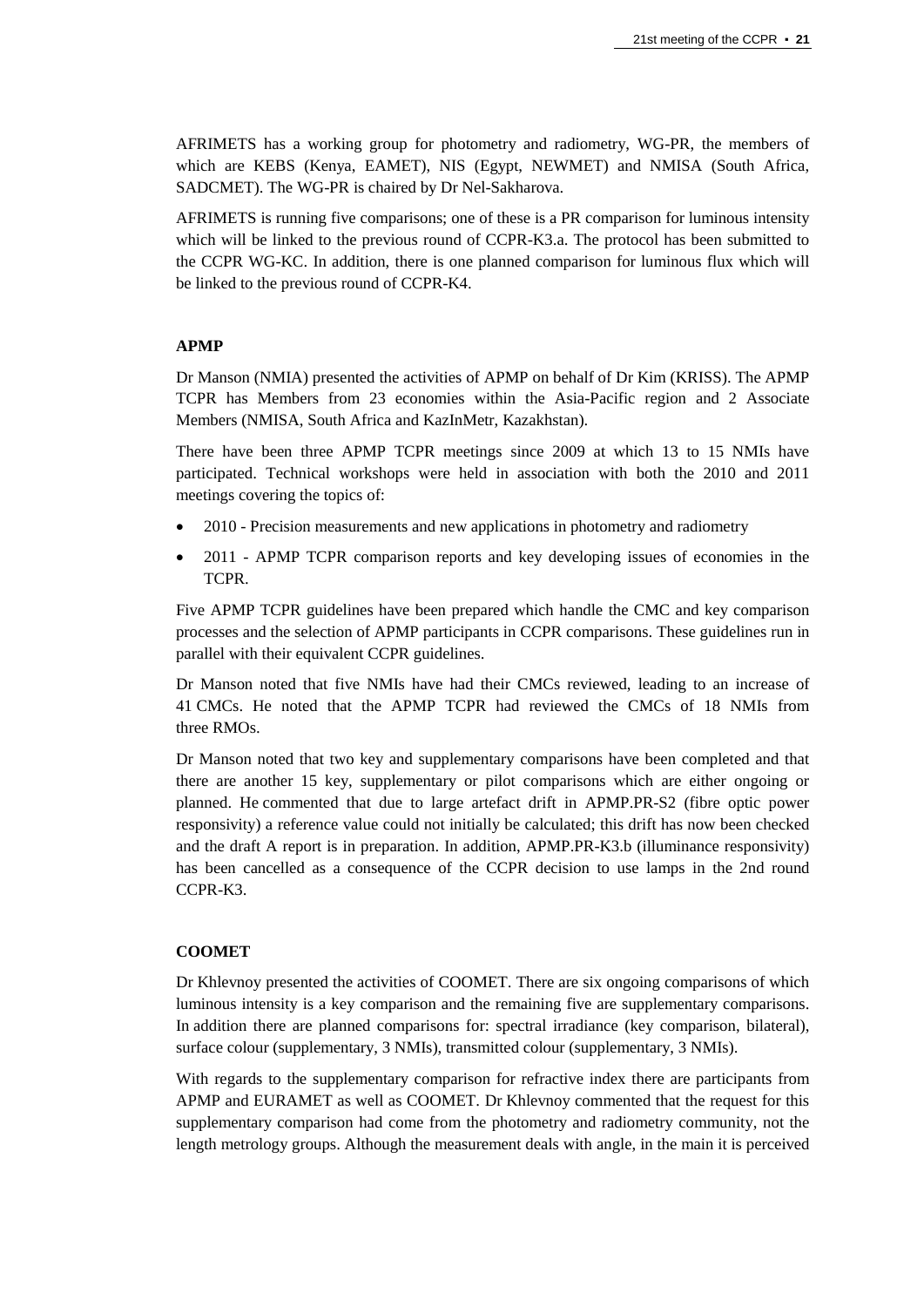as an optical property of materials and suggested that the best place for the service category to be held is within the area of PR CMCs. He further questioned where the CCL would find reviewers for CMCs if they were to oversee this? Dr Hengstberger noted that he had already accepted the action item (AP1) to discuss this with the President of the CCL, and that duplication of service categories should be avoided.

Prof. Kühne noted that there was a commercial company participating in the angle of rotation comparison and asked what was the background to this situation? Dr Khlevnoy commented that this had been at the recommendation of PTB due to the participating company's expertise; however its result will not be included in the final report - it is simply participating for scientific merit. Dr Hengstberger noted that this was similar to the situation for comparisons within the CCQM.

Dr Fox commented on the precedent that this might set and that such inclusions should be approached with caution. Prof. Kühne further stated that this might lower confidence in the NMIs and also be considered as an endorsement for the commercial company.

Dr K. Stock noted that there would be no mention of the company in the report. Dr Khlevnoy clarified that the company did not participate in the comparison at the same level but contributed the equipment and artefact used in the comparison. Prof. Kühne noted that the comment about the CCQM applied mainly to pilot studies. Dr Fox added that a company should not be included in the participant list if it only gave advice. Dr K. Stock confirmed that the company concerned is not listed in the technical protocol. The warning was noted that such inclusion could be used for commercial advantage.

## **EURAMET**

Dr Šmíd presented the activities of EURAMET. He outlined the status of comparisons since 2009: 2 planned, 1 in progress, 2 measurements completed, 1 in pre-draft A, 2 draft A, 2 draft B in circulation and 3 results published. He noted that two sets of EURAMET CMCs had been submitted for inter-regional review since 2009; these had now been revised and published. In addition, EURAMET had reviewed the CMCs for APMP, SIM and COOMET in both 2010 and 2011.

Dr Šmíd outlined the 29 projects of the EURAMET TCPR. These activities cover traceability, comparison, co-operation and consultation. He continued by detailing the European Metrology Research Programme (EMRP), which has evolved from the iMERA programme of 2005. Dr Šmíd gave an overview of the development of this programme and the outcome of the recent call cycles. One call has been made per year since 2009. Dr Šmíd gave an overview of TCPR related projects which were successful in the 2010 call and which are currently active, these being:

- ENV03 Traceability for surface spectral solar ultraviolet radiation (Solar UV)
- ENV04 Metrology for Earth observation and climate (MetEOC)
- IND06 Metrology for industrial quantum technologies (MIQC).

Dr Manson, NMIA, asked about participation of RMOs in EURAMET comparisons and the size of EURAMET and COOMET. Dr Manson also enquired if the EURAMET region has a policy to restrict access to regional comparisons? Dr Šmíd replied that there is no such policy as this is the only way to link the whole region to the CIPM comparisons, but the consequence is that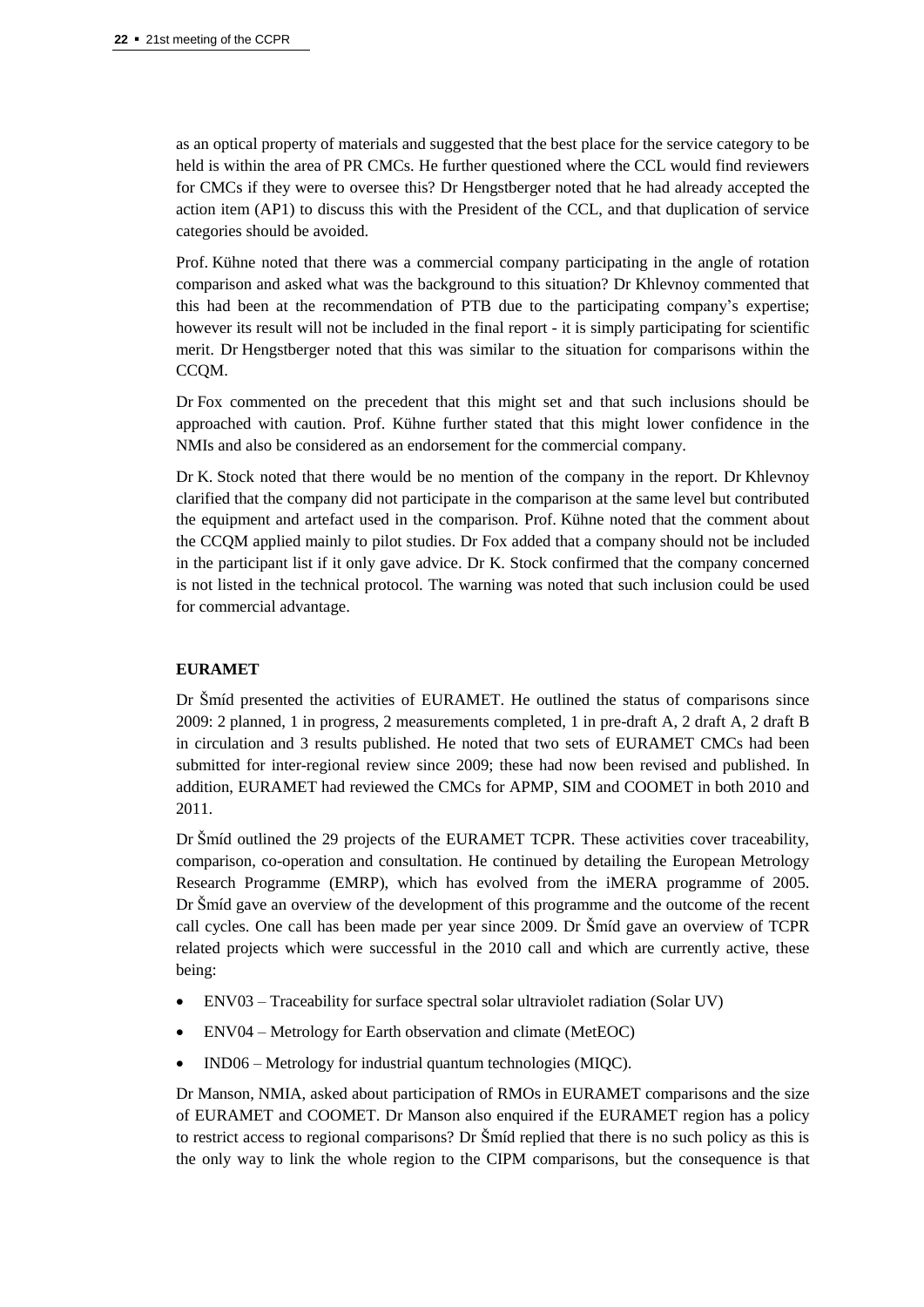EURAMET has to co-ordinate large regional key comparisons. Dr Fox added that one of the mechanisms EURAMET is investigating to reduce the burden is the use of double-loop processes with multiple pilot laboratories. Dr Šmíd stated that this had been already done in one comparison and it was not yet clear if this was the most efficient method. Dr Blattner commented that to-date the subscription to comparisons had not been an issue. Dr Hengstberger commented that different RMOs will need flexibility to handle participation in RMO key comparisons depending on the circumstance.

## **SIM**

Dr Nadal presented the activities within SIM. There are currently six members of the SIM TCPR: CENAM (Mexico), NRC (Canada), INTI (Argentina), INMETRO (Brazil), NIST (Boulder) and NIST (Gaithersburg).

Within SIM there is one ongoing comparison, SIM-PR.K4 (luminous flux), and three planned comparisons: SIM-PR.K6 (spectral regular transmittance), SIM-PR.K3 (luminous intensity) and SIM-PR.Sx.1 (bilateral between NIST and INMETRO for cryogenic radiometers via trap detectors to link to CCPR-S3).

Dr Nadal outlined SIM's current work to develop guidelines for selection criteria for participating in CCPR comparisons. Dr Hengstberger asked if the selection criteria could be detailed. Dr Ohno reported that the following were considered in the selection process:

- 1. Member of CCPR
- 2. Willing to serve as a regional link
- 3. Independent realization of the unit or scale
- 4. Consideration of participant measurement capability
- 5. If the NMI is the pilot then it is automatically a participant.

Dr Hengstberger commented that the RMOs could benefit from reviewing each others guidelines for this process. Dr Nadal enquired about the route for a NMI that wanted to improve its CMCs? Obviously the laboratories capable of achieving the smallest uncertainties should be selected to participate in CCPR key comparisons. However, could there be the case that a laboratory wanting to improve its claim should have consideration for key comparison participation? Dr Fox commented that it would only be the case if a NMI wanted to claim something significantly better than other participants.

## **10 REVIEW OF PROGRESS MADE BY CCPR MEMBER LABORATORIES SINCE ITS 20TH MEETING**

Dr Hengstberger noted that the VNIIOFI report was to be added to the list of tabled country reports.

The written progress reports and the presentations given at this meeting are available in the list of password protected working documents.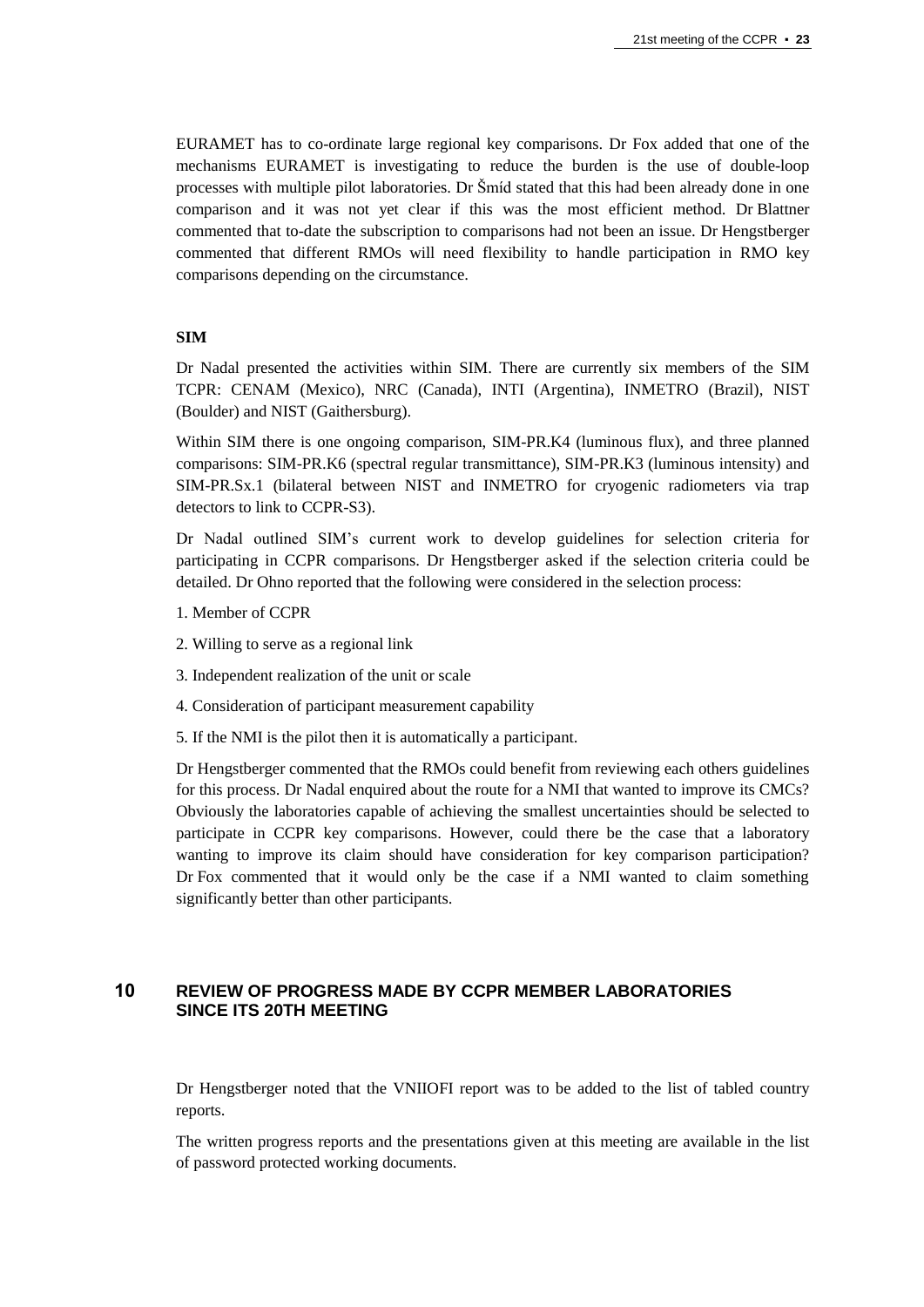**CENAM –** Mr Matamoros presented progress at the CENAM.

**INRIM –** Dr Rastello presented progress at the INRIM.

**IO–CSIC –** Dr Campos Acosta presented progress at the IO-CSIC.

**KRISS –** Dr Lee presented progress at the KRISS.

**LNE** – Dr Dubard presented progress at the LNE.

**METAS –** Dr Blattner presented progress at the METAS.

**MIKES –** Prof. Ikonen presented progress at the MIKES.

Dr Hengstberger noted that the situation for absolute radiometry is continuously changing. From black bodies, to room temperature electrical substitution radiometers, to self-calibrated photodiodes and trap detectors, to cryogenic radiometers and now predictable devices are reemerging in the form of PQEDs. It is interesting to see these technologies evolve to higher accuracies. Having a breadth of technologies to realize radiometric scales is of benefit to the radiometric community.

**MSL –** Ms Nield presented progress at the MSL.

**NIM –** Dr Lin presented progress at the NIM.

**NIST –** Dr Fraser presented progress at the NIST Gaithersburg; Dr Rochford presented progress at the NIST Boulder.

Dr Manson enquired if all the carbon nanotubes were made at NIST Boulder. Dr Rochford replied that some are now commercially available.

Dr Hengstberger enquired about the reflectance of the vertically aligned nanotubes and their electrical properties. Dr Rochford replied that these nanotubes were of the semiconductor type and the absorptance greater than 99 %. Dr Fox commented on the blackness in the thermal infrared of these materials and usefulness of a broad wavelength range which is superior to anything else available to date.

**NMC, A\*STAR** – Dr Huang presented progress at the NMC, A\*STAR.

**NMIA –** Dr Manson presented progress at the NMIA.

**NMIJ/AIST** – Dr Zama presented progress at the NMIJ/AIST.

**NMISA** – Dr Nel-Sakharova presented progress at the NMISA.

**NPL** – Dr Fox presented progress at the NPL.

Dr Hengstberger commented on the collaborative approach between NMIs and the WMO in the remote sensing activities and that it was pleasing that measurements which were traditionally made with respect to special scales were now made on a common basis, the SI.

**NRC** – Dr Zwinkels presented the progress of NRC-INMS.

Dr Manson commented on the monochromator-based cryogenic radiometer. Dr Zwinkels replied that the monochromator concept was developed in-house by Dr Boivin but the instrument was supplied by CRI. She added that the uncertainties achieved with this system were comparable with those of laser-based systems as shown in the CCPR-S3 comparison.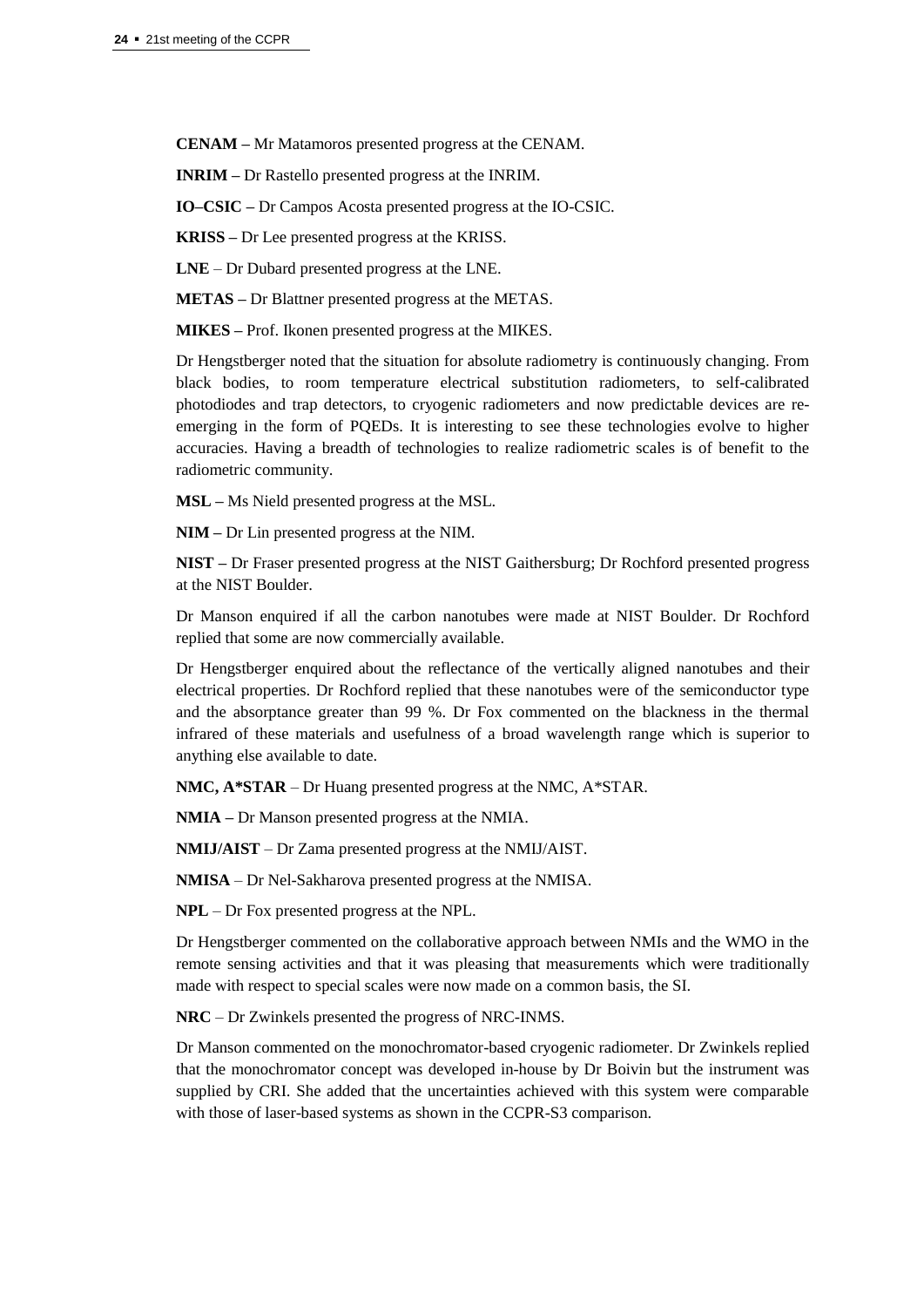**PTB** – Dr K. Stock presented progress at the PTB Braunschweig; Dr Ulm presented progress at the PTB Berlin.

**VNIIOFI** – Prof. Sapritsky presented progress at the VNIIOFI.

Dr Filtz asked about the facility for heat flux and in particular what kind of source shall be measured. Prof. Sapritsky answered that the facility will be used to compare heat flux sensors with radiometers.

The President thanked the NMIs for their presentations and invited the observers, the CIE and the WMO, to present their reports.

# **11 LIAISON WITH OTHER ORGANIZATIONS (CIE, WMO)**

## **CIE**

Dr Blattner, currently Director of the International Commission on Illumination (CIE) Division 2, presented the report from the CIE. The CCPR is represented at the CIE by Dr Ohno. Dr Blattner referred to the CIE-CIPM agreement and its history since 2007. The current structure of the CIE board was presented; Dr Anne Webb is the current CIE President. The CIE is divided into seven active divisions with Division 2 covering the area of the physical measurement of light and radiation.

Since 2009 the CIE has produced 21 new technical reports and 5 new standards or draft standards. As the CIE is seen as a professional standardization organization efforts have been made to achieve faster turnaround in the production of CIE publications. A new code of practice has been adopted to achieve this goal. In addition to the production of reports there have been 7 workshops and conferences since 2009.

Dr Blattner highlighted the recent publication of the new edition of the "International Lighting Vocabulary", CIE S 017/E:2011. This publication is currently being translated into Russian and Spanish. The production of the following publications was also noted:

- CIE 191:2010, recommended system for mesopic photometry and its application.
- CIE 198:2011, is an extensive document based on the GUM pertaining to measurement uncertainty in photometry. Associated with this publication is a software tool to facilitate the determination of uncertainties in measurements.
- CIE 200:2011, CIE supplementary system of photometry.
- CIE 201:2011, published by D6 to provide recommendations on the minimum exposure to UV, this is relevant to the production of vitamin D for example.
- CIE 202:2011, update of CIE 64:1984, Spectral responsivity measurements of detectors, radiometers and photometers.
- DS023-2012, Draft Standard prepared by CIE TC2-40, update of CIE 69:1967, characterizing the performance of illuminance and luminance meters.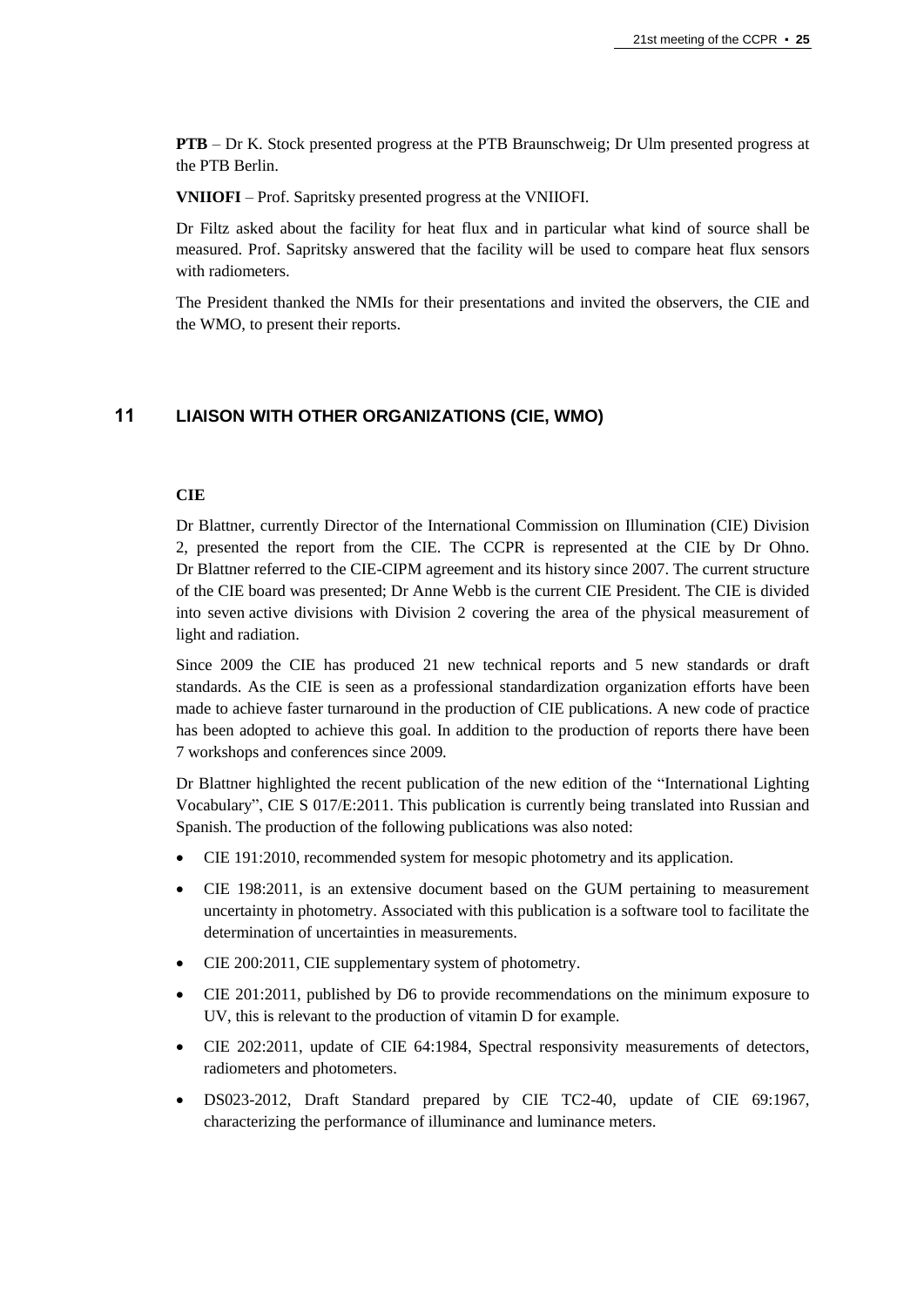Dr Blattner outlined the function of new technical committees of the CIE established since the previous CCPR meeting and commented that there was a significant focus on LED technologies in these committees.

- TC2-68 Optical measurement methods for OLEDs used for lighting
- TC2-71 CIE Standard on test methods for LED lamps, luminaires and modules
- TC2-72 The Evaluation of Uncertainties in Measurement of the Optical Properties of Solid State Lighting Devices, including coloured LEDs
- TC2-73 Measurement of Quantities Relating to Photobiological Safety of Lighting Products
- TC2-74 Goniospectroradiometry of Optical Radiation Sources
- TC2-75 Photometry of Curved and Flexible OLED and LED Sources
- TC2-76 Characterization of AC-Driven LED Products for SSL Applications.

Dr Blattner encouraged members to consider contributing to the work of the CIE through the technical committees of the CIE.

Dr Blattner highlighted the CIE Conference meeting and associated D2 meetings to be held in Hangzhou, China, in September 2012 and noted that the mid-term CIE meeting will be held in Paris, France, in April 2013 and that the 28th session of the CIE would be held in Manchester, UK, in June 2015.

## **WMO**

Dr Schmutz presented the report from the World Meteorological Organization (WMO). He commented that shortly after the last CCPR meeting the formal Memorandum of Understanding (MoU) between BIPM and WMO was signed and that the WMO is now a signatory to the CIPM MRA. Three laboratories have been designated for participation in activities within the CIPM MRA. These laboratories are:

- Physikalisch-Meteorologisches Observatorium Davos/World Radiation Centre (PMOD/WRC), for solar irradiance. PMOD had already been a designated institute of the METAS.
- Swiss Federal Laboratories for Materials Testing and Research (EMPA), for surface ozone measurements.
- National Oceanic and Atmospheric Administration Earth System Research Laboratory (NOAA/ESRL), for carbon dioxide, methane, sulphur hexafluoride and carbon dioxide concentrations.

Dr Schmutz gave an outline of the BIPM-WMO workshop on "Measurement challenges for global observation systems for climate change monitoring: traceability, stability and uncertainty", which was held at the WMO headquarters, Geneva, Switzerland, in April 2010.

Dr Schmutz reported on the WMO CMCs in the KCDB. These include:

- Responsivity, solar irradiance, pyrheliometer
- Responsivity, solar irradiance, pyranometer

He also outlined the proposed CMC on global solar UV irradiance.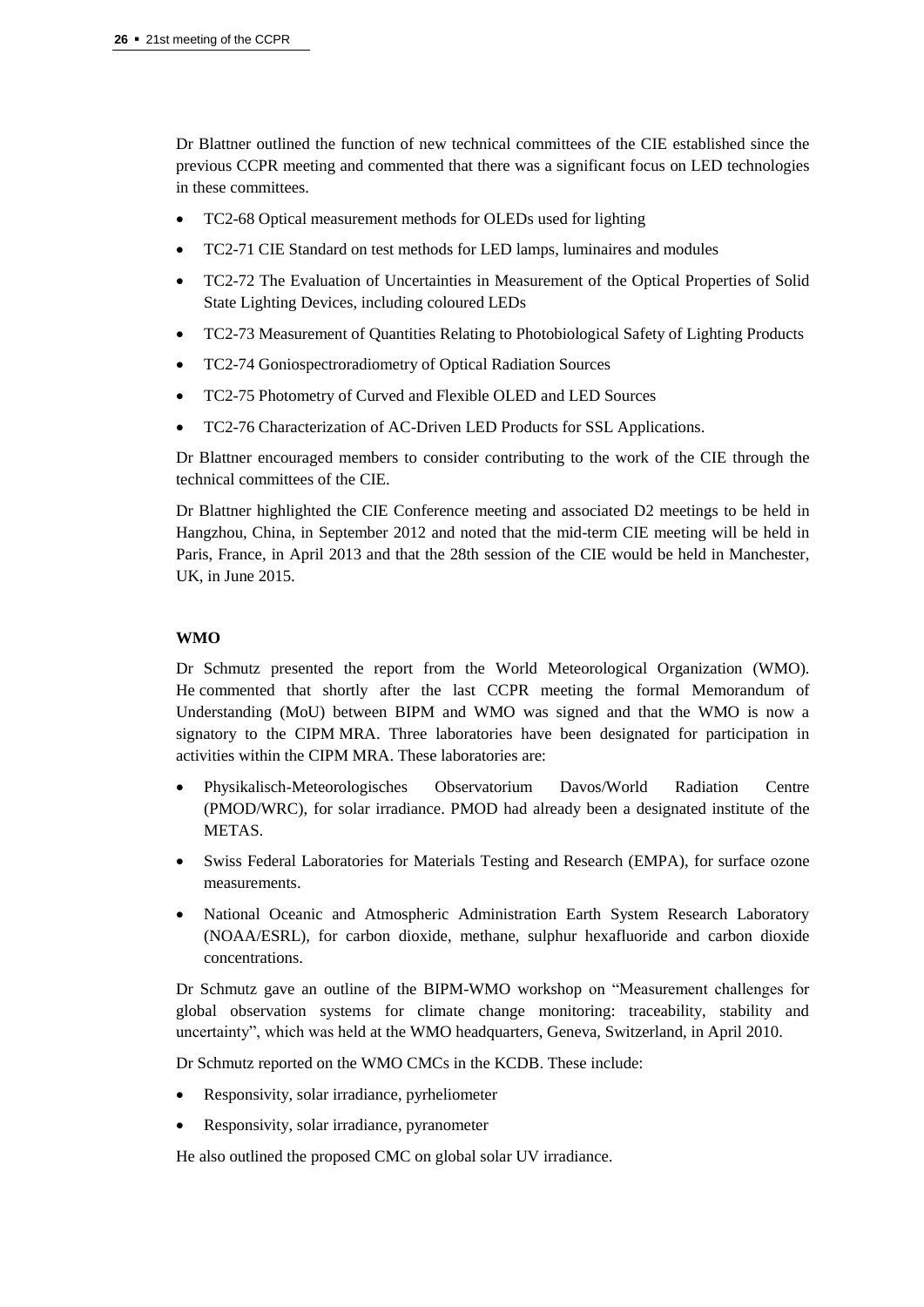Dr Schmutz detailed the current EMRP-ENV03 "Solar UV" collaboration, coordinated by Dr Gröbner (PMOD/WRC). This programme aims to enhance the reliability of spectral solar UV measurements, develop new techniques and devices with traceable measurements better than 2 %.

The World Radiation Centre maintains the World Standard Group (WSG) for the realization of the World Radiometric Reference (WRR); this has been the conventional primary standard for the WMO since 1970. Every five years a measurement campaign is carried out (equivalent of a key comparison for the solar community) to maintain the dissemination of the world radiation reference value. In the previous measurement campaign of September to October 2010, 42 countries participated. The current status of the WSG is that it is stable.

The CSAR project (Cryogenic Solar Absolute Radiometer) is a research partnership with the NPL, the start of which was presented at the 2009 CCPR meeting; its purpose is to replace the WRR with an SI traceable realization of the unit W  $m^{-2}$ . Currently the agreement between the CSAR and WRR measurements is 0.3 %. Final replacement of the WRR will require 5 to 10 years for completion.

The absolute solar constant measurements from PREMOS/PICARD, since 2010, show that the first SI traceable measurement gave a value of 1361 W  $m^{-2}$ . PREMOS TSI is traceable to the NPL and the NIST Boulder. This experiment is ongoing.

The WMO is active in THz metrology in collaboration with the PTB and it is currently developing a detector-based absolute standard for THz radiation; a working prototype of the detector has been built.

The President commented that the CCPR was pleased with the progress made at the WMO in these areas.

#### **CORM**

Dr Ohno presented the report for the Council for Optical Radiation Measurements (CORM). The main activity of CORM is an annual conference with the recent focus being on solid state lighting with an interest in photometry and colorimetry of lighting. CORM has two active committees: light sources, and SSL measurement. CORM has a membership of about 200.

The next conference is from 30 May to 1 June 2012 at the NRC, Canada.

Dr Zwinkels added that the major outcome of CORM is technical reports; in addition it also issues a newsletter twice a year. She outlined the sessions of the CORM 2012 meeting.

## **12 REPORT ON LIAISON WITH CCT WORKING GROUP 5 " RADIATION THERMOMETRY"**

Dr Fox presented the report which covers the efforts in the assignment of temperatures to high temperature fixed points (HTFPs) using radiation thermometry. CCT WG5 has five work packages in support of this study.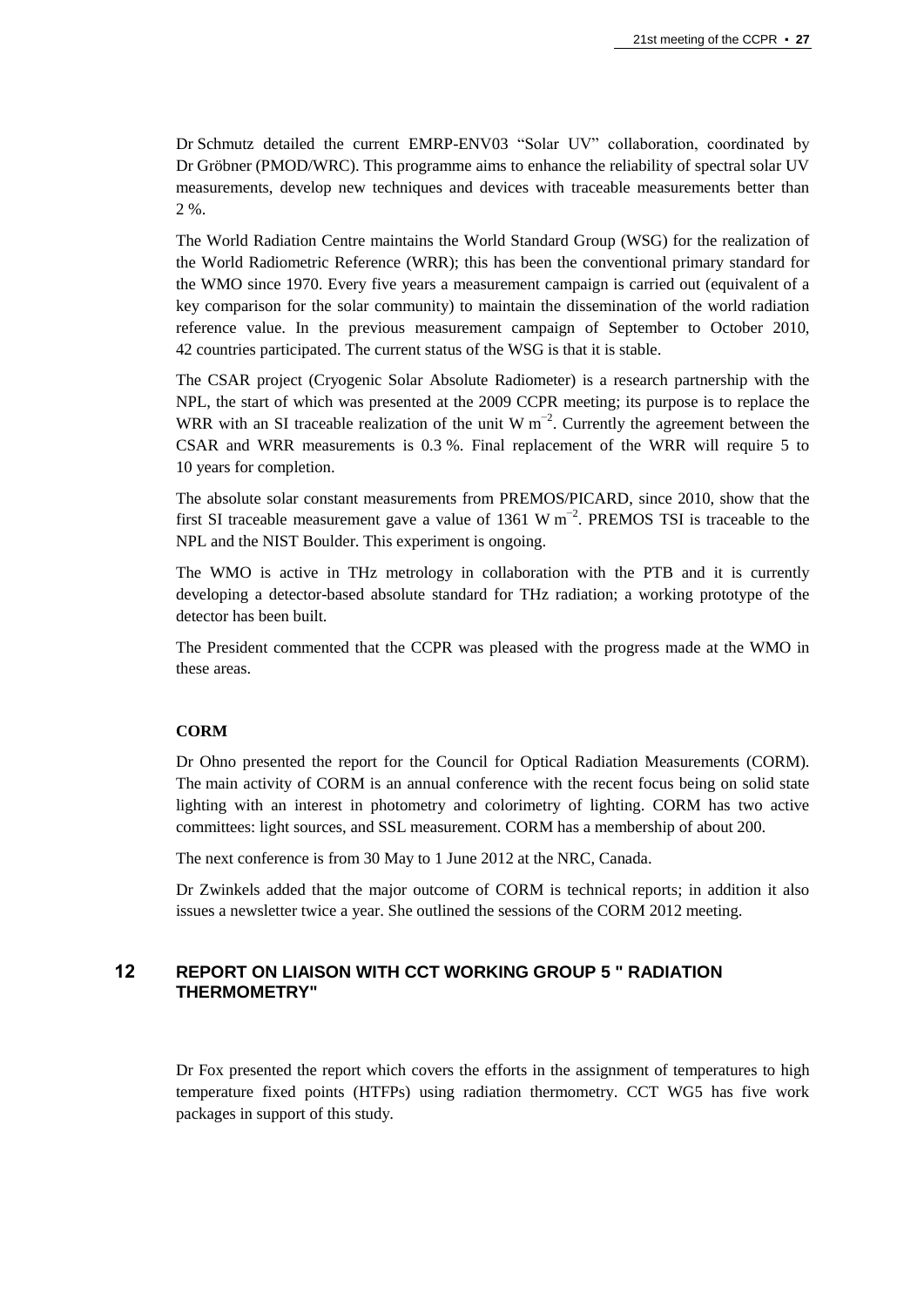Dr Fox noted that in the past there had been issues in assigning temperatures above the Cu point. The current solution is to assign definitive temperatures for a sub-set of HTFPs, namely Co-C, Pt-C and Re-C. This study is the topic of WP5 of CCT WG5, in which the assignment of definitive temperatures will be achieved by multi-lateral measurement campaigns. The work is scheduled to start in June 2012. The target date for completion is 2015.

In addition, some of this work is being funded through an EMRP activity, InK (Implementing the New Kelvin), which has four objectives of which radiometric measurement is contributing to the first three of these:

- WP1: assign definitive thermodynamic temperatures to the aforementioned sub-set of **HTFPs**
- WP2: investigate dissemination routes for high temperatures via radiometers or HTFPs
- WP3: determine the world's lowest uncertainty data set of  $T T_{90}$ .

Dr Fox outlined a possible forthcoming key comparison of high temperature scales which are to be discussed at the next CCT WG5 meeting. He noted that the previous key comparisons had not satisfactorily probed this temperature range nor claimed uncertainties.

Dr Fox reported progress on the *mise en pratique* for the definition of the kelvin and the Supplementary Information to the ITS-90. He noted that primary radiometry would be the first thermometry method to be cited in the *mise en pratique.*

Dr Fox commented on the real collaboration between the CCT and the CCPR on sources and radiometric techniques for assigning the fixed point temperatures, with the prospect that the developments in radiometry will be disseminated to and within the temperature community.

The President of the CCPR commented that it was pleasing to see the results of the collaboration between these two communities.

# **13 MEMBERSHIP ISSUES OF THE CCPR AND ITS WORKING GROUPS**

CMI (Czech Republic) has applied for observer status of the CCPR and INMETRO (Brazil) has requested full membership.

The President invited Dr Šmíd (CMI) to give a presentation on the activities of the CMI.

Dr Šmíd outlined the development of radiometry at the CMI since 2004 and referred to his previous report at the 2009 CCPR meeting.

More recently the CMI has:

- Realized an IR spectral responsivity scale which has included the use of an AC-DC method based on a pyroelectric detector and a trap detector.
- Developed facilities for characterizing the uniformity of response and temperature sensitivity of response of detectors.
- Developed capability to investigate the linearity of response of photodetectors.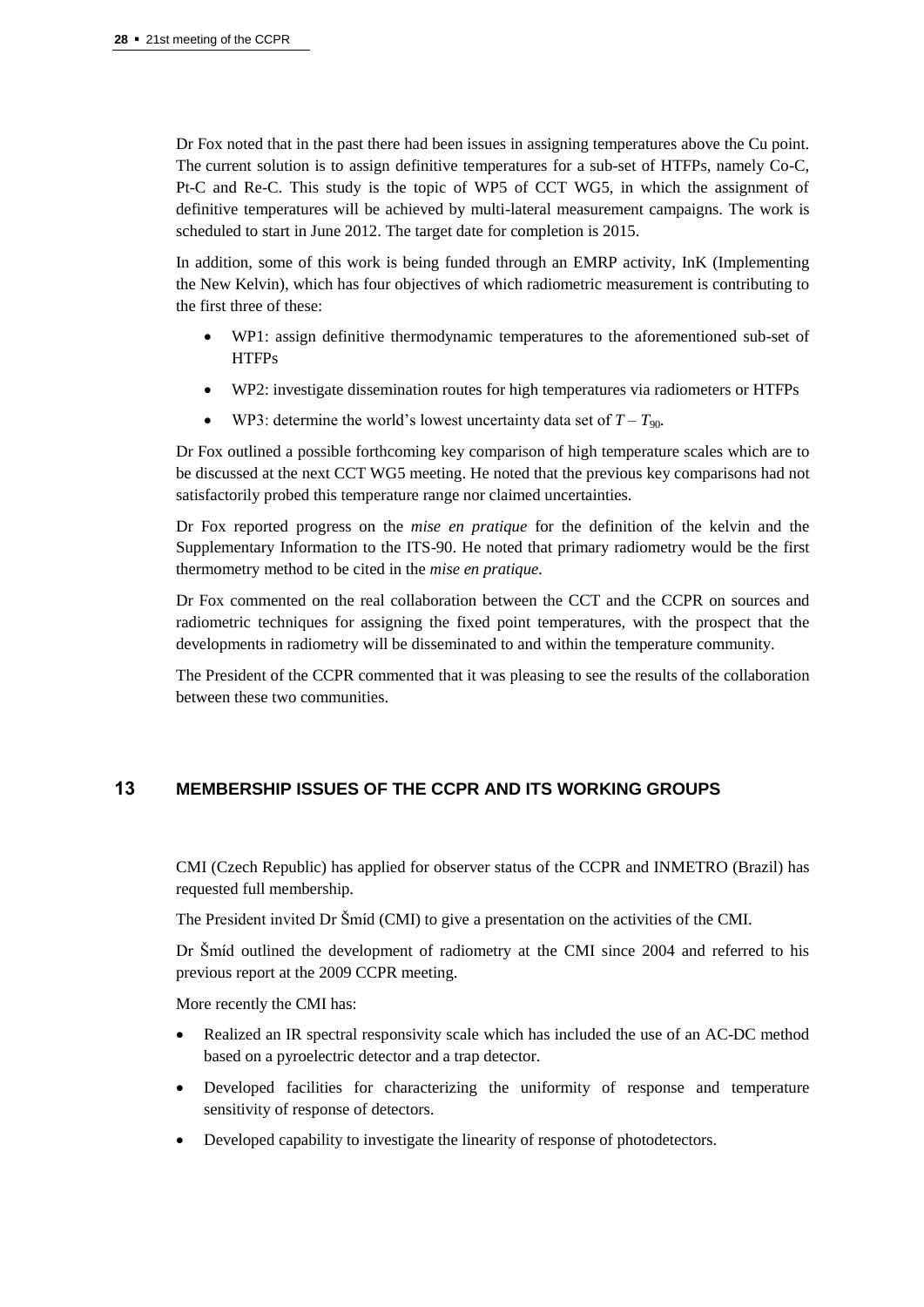- General activities in photometry, radiometry and fibre optics.
- The CMI actively participates in the EMRP and the iMERA projects, including the quantum candela project. As an extension of this, the CMI is now offering calibration capabilities for photon counters.

The President of the CCPR invited Dr Alvarenga (INMETRO) to give a presentation on the INMETRO's activities.

Dr Alvarenga outlined progress at the INMETRO in the areas of photometry and radiometry, these included:

- Independent realization of the candela.
- Capability for spectrophotometry of reference materials, including diffuse reflectance and regular transmittance.
- Colorimetric characterization of displays.
- Colorimetric and photometric characterization of LEDs, OLEDs, CFLs and lighting and signaling.
- Realization and dissemination of thermodynamic scale of temperature based on radiometric measurements.
- Detector responsivity calibration via photon counting techniques.
- Participation in SIM regional and bilateral comparisons:
	- o SIM2.2, SIM 2.6.P Intercomparison of wavelength scale and photometric scale of spectrophotometry laboratories, 1998, 1999.
	- o SIM.PR-K4 Luminous flux, in progress.
	- o Luminous intensity, bilateral with BNM/INM, 1999.
- Sixteen CMCs in the photometry and radiometry field listed in the BIPM database.

The two representatives were asked to leave the room while the membership applications of the CMI and the INMETRO were discussed.

The President of the CCPR commented on the disparity in the request for status from the two laboratories and asked if observer status would not be more appropriate for the INMETRO in the first instance. Dr Fox stated that observer status should be recommended as the first step to ensure consolidation and demonstration of commitment.

The President asked for further comments. Dr Fraser (NIST) asked how long observer status would continue. The President said that this would be at least until the next meeting of the CCPR. He repeated that both institutes could apply for observer status now and membership at the next meeting when the outcome of comparisons (regional) could be reviewed.

The President went on to state that this was also the case for laboratories with little current research activity to review their membership status and change to observer status, where appropriate. It is preferred that such action be initiated by the laboratories themselves. This is consistent with the President's request at the 20th meeting of the CCPR (2009).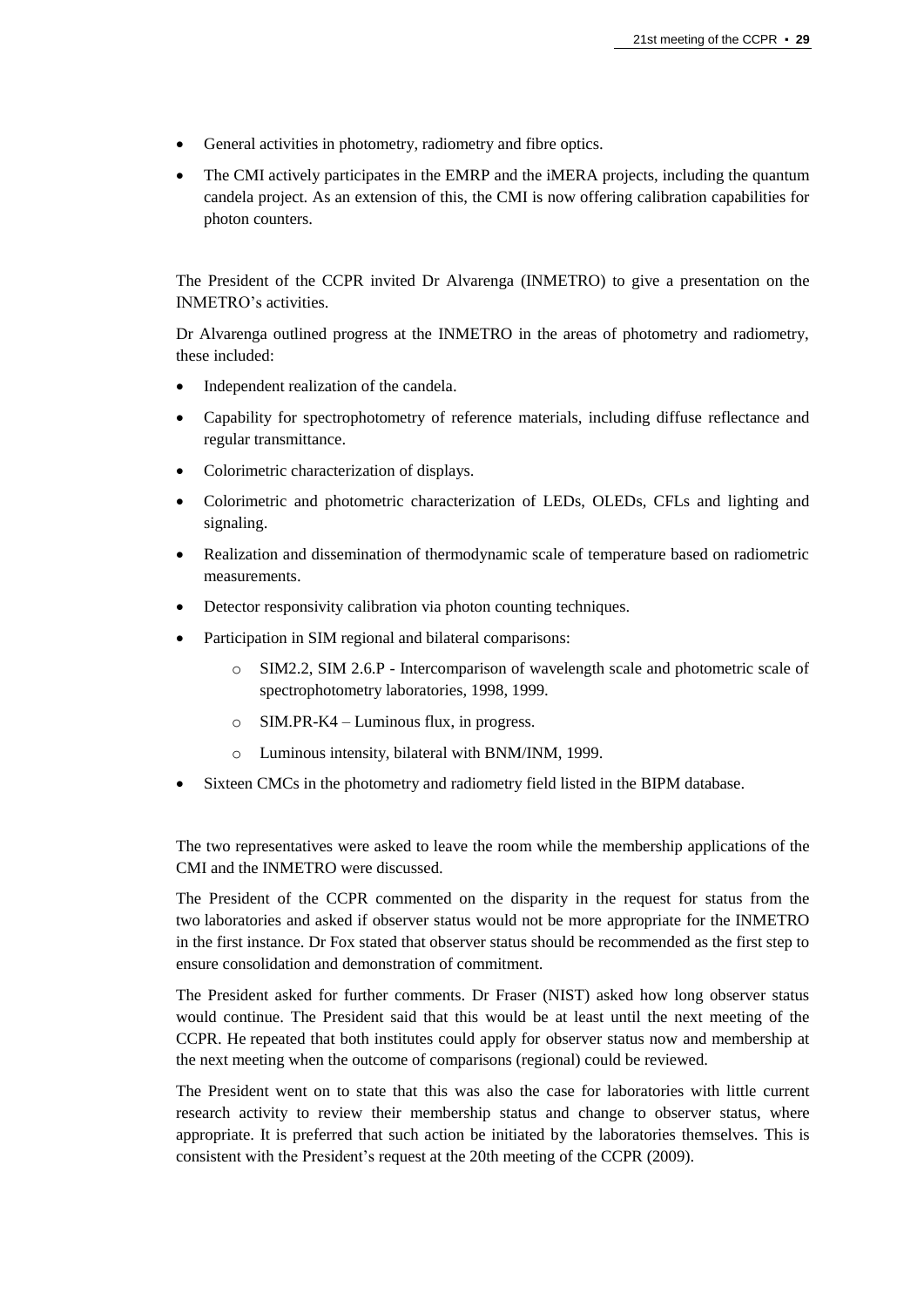Dr Thomas noted that observers could not participate in CCPR key comparisons; this point was acknowledged.

The President reported to the applicants that he would recommend observer status for both laboratories to the CIPM. At the next meeting of the CCPR they could apply for full membership - this procedure being consistent with previous applications for membership to the CCPR.

Decision: Observer status has been offered to CMI and INMETRO.

# **14 ANY OTHER BUSINESS**

Dr M. Stock requested permission for presentations to be made available on the secure area of the CCPR web pages. The participants agreed.

Dr Fox referred to the CCU and the proposed explanatory text for the candela definition. The status of the discussion should be made clear in the minutes (see section 7). Dr Rastello agreed with this proposal.

## **15 NEXT MEETING DATE**

There was a proposal for the date of the next meeting to be in alignment with Newrad 2014, which will be held in Finland on 23 to 27 June 2014. The organizers of Newrad 2014 have suggested that the working group meetings could be held in Finland with the CCPR meeting being held in Paris for one day.

The President asked for any alternate proposals: there were none.

Dr Ohno commented that the split between venues may mean that all members might not attend both sets of meetings; Dr Fox agreed. The President asked the BIPM Director about the feasibility of holding the CCPR and the related working group meetings at the BIPM in 2014.

A decision was made that the next CCPR meeting and associated WG meetings would be held during the week after the Newrad 2014 conference, from 30 June to 3 July 2014.

Further to the discussions about the working group meetings proposed for April 2013, in connection with the CIE mid-term meeting from 12-19 April 2013, it was noted that these meetings could be held at the BIPM if the meetings could be completed within one day, 22 April. Dr Zwinkels replied that it was unlikely that the meetings could be managed in one day.

The possibility of the CIE making a room available for the WG meetings should be explored. Dr Fox enquired if the LNE could make space available for the meetings. Dr Dubard replied that he would check and reply.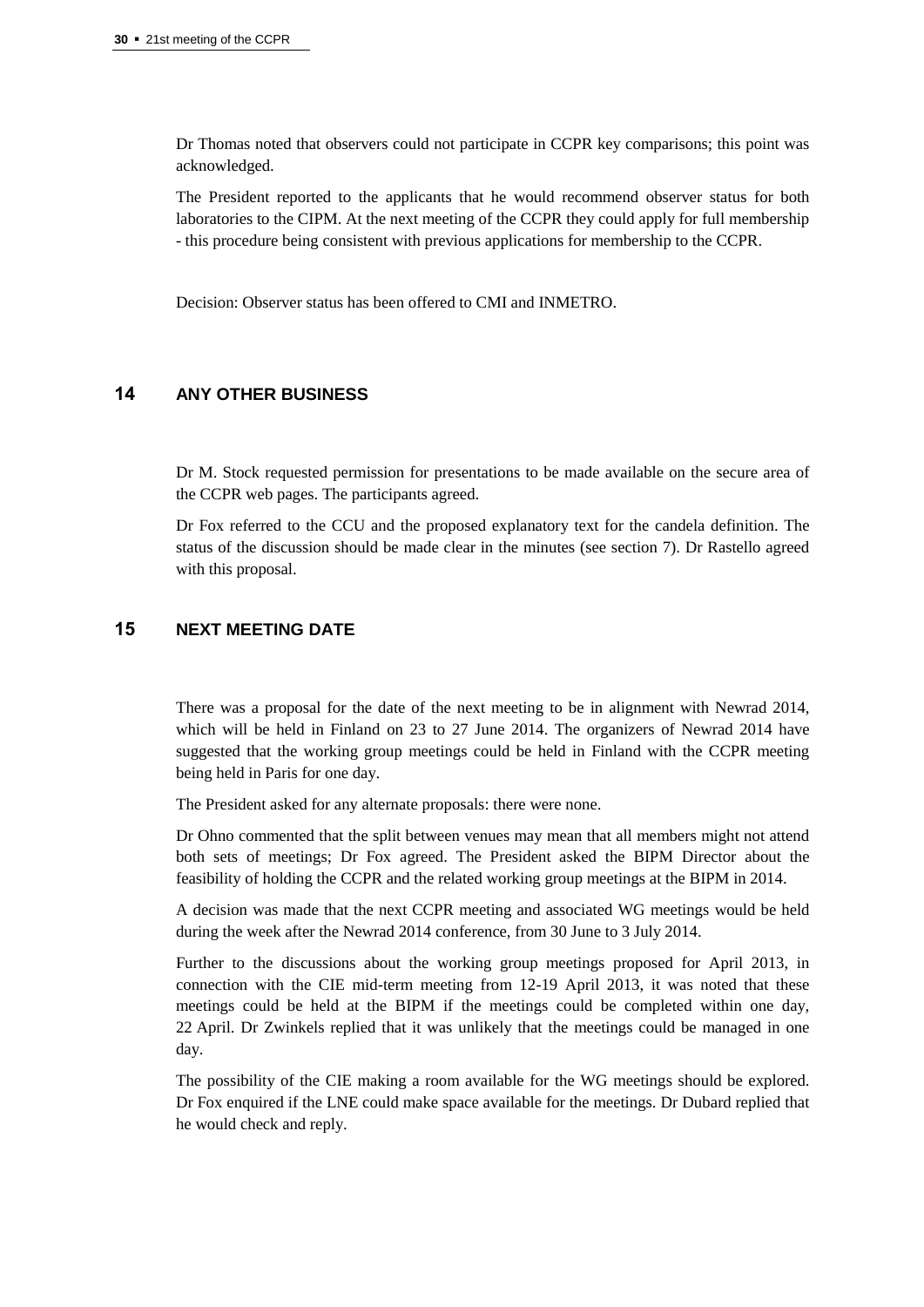**AP9**: Enquire as to logistic for holding CCPR-WG meetings at the CIE mid-term meeting venue or at LNE.

The President thanked the participants for their attendance. The meeting closed at 1:15 pm.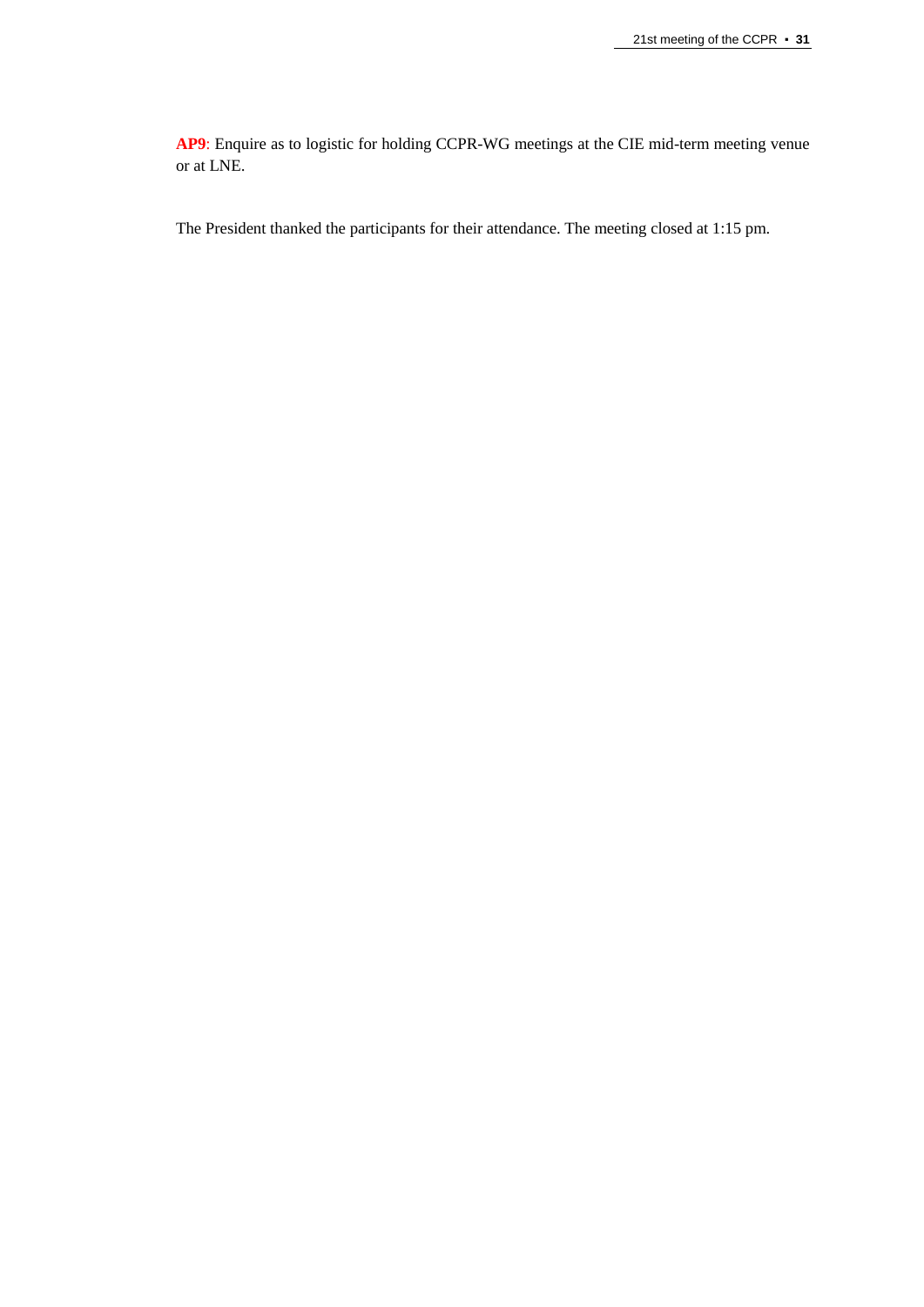# **Appendix 1 RESPONSE OF THE CCPR TO THE CCU PROPOSAL TO REFORMULATE THE DEFINITION OF THE CANDELA**

#### (SEPTEMBER 2009)

The CCPR basically agrees with the logic of the CCU proposal as well as with the wording proposed by the CCU, with some slight modifications (lumen expressed as candela steradian and removal of the word "spectral"). The explicit constant definition, as modified by the CCPR is:

**The candela, unit of luminous intensity in a given direction, is such that the luminous efficacy of monochromatic radiation of frequency**  $540 \times 10^{12}$  **hertz is equal to exactly 683 candela steradian per watt.**

The CCPR confirms that the concept of "luminous efficacy of radiation" is well established in the field of photometry. In respect to the explicit unit definition following the explicit constant definition, the CCPR proposes the introduction of the constant  $K_{cd}$ , the subscript "cd" referring to the Candela. For this explicit unit definition following the explicit constant definition, the CCPR proposes:

Thus we have the exact relation  $K_{cd} = 683$  lm/W. The effect of this definition is that the **candela is the luminous intensity, in a given direction, of a source that emits monochromatic radiation of frequency**  $540 \times 10^{12}$  **hertz and that has a radiant intensity in that direction of 1/683 watts per steradian. This radiant intensity corresponds to a photon**   $\textbf{intensity of } (683 \times 540 \times 10^{12} \times 6.626\ 068\ 96 \times 10^{-34})^{-1} \text{ photons per second per steradian.}$ 

The CCPR wishes to inform the CCU about the motivation to add the last sentence, expressing the radiant intensity as photon intensity, both quantities being well established in the IEC/CIE lighting vocabulary. The additional sentence arises from a compromise between proponents of a radiant intensity formulation and of a photon intensity formulation within the CCPR. The addition of this alternative expression does not change the current explicit unit definition in any way, but makes the proposed version acceptable to both sides in this ongoing debate within the CCPR.

In its proposal above, the CCPR used the unit "photons per second per steradian" for photon intensity. It did this in correspondence with the proposed redefinition of the ampere, in which the unit of "elementary charges per second" is used for electrical current. The CCPR would like to ask the CCU to confirm that the unit of the quantity "photon intensity" used in the CCPR proposal is acceptable or whether it should be "number of photons per second per steradian", or just "per second per steradian".

We are aware that the exact value of the photon intensity will depend on the exact value chosen by the CCU for the Planck constant *h* and leave the insertion of the correct value for the photon intensity to the CCU once it has defined the constant *h*.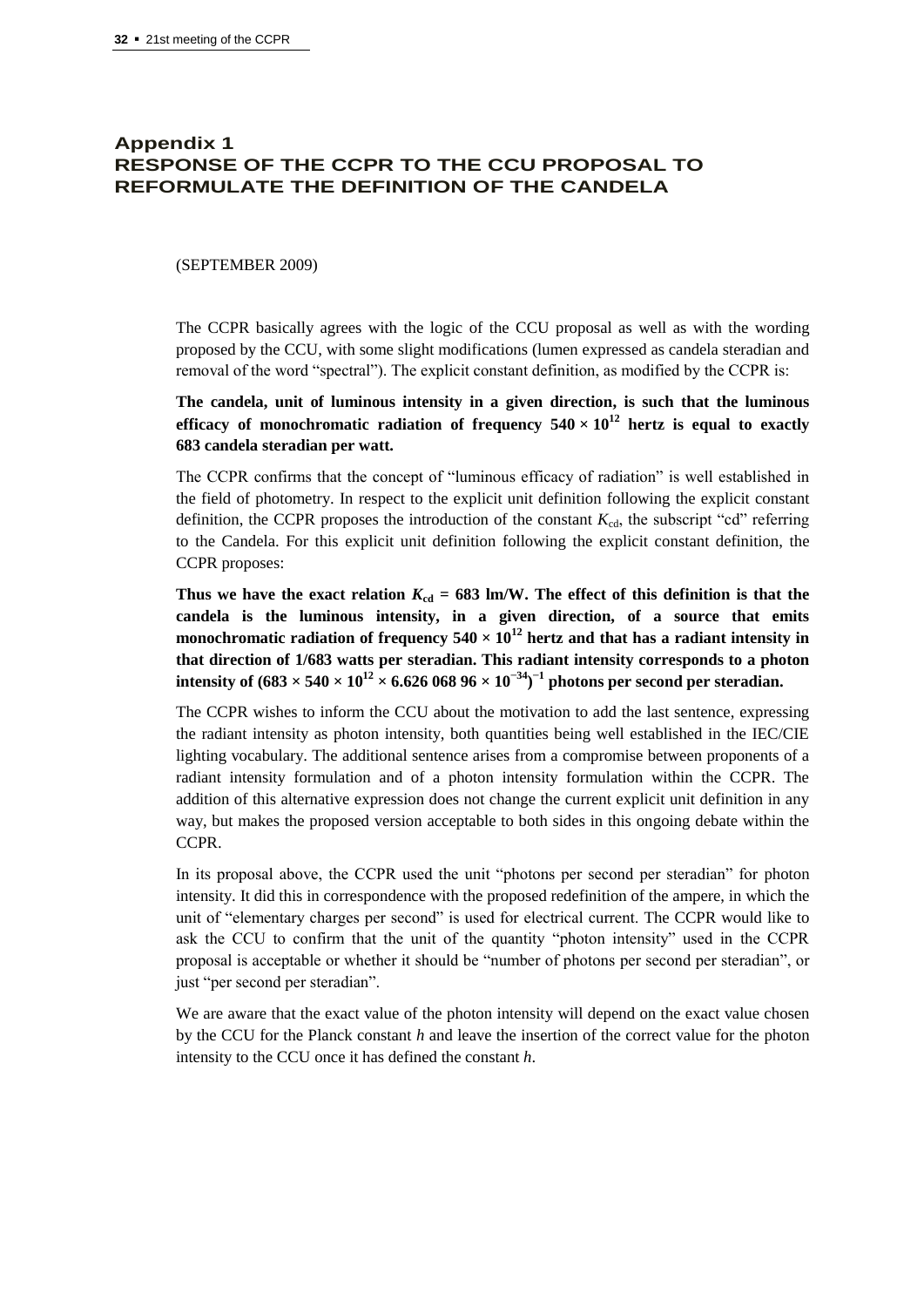# **Appendix 2 WORKING DOCUMENTS SUBMITTED TO THE CCPR AT ITS 21ST MEETING**

Documents restricted to Committee members can be accessed on th[e restricted–access](https://www.bipm.org/cc/CCPR/Restricted/WorkingDocuments.jsp) CCPR website. There are no open working documents of this meeting.

| CCPR/12-01                   | Convocation                               |
|------------------------------|-------------------------------------------|
| CCPR/12-02                   | Draft agenda $-$ V2.0                     |
| CCPR/12-03                   | Schedule for CCPR WG meetings, V3.0       |
| CCPR/12-04                   | Report of the 20th CCPR meeting of 2009   |
| CCPR/12-05                   | Questionnaire on laboratory progress      |
| CCPR/12-06                   | CCPR WG-SP membership criteria, V1.3a     |
| CCPR/12-liaison-CCT WG5      | Report to CCPR on progress of CCT WG5     |
| CCPR/12-liaison-CIE          | CIE liaison report                        |
| CCPR/12-liaison-WMO          | WMO liaison report                        |
| CCPR/12-pres-CENAM           | <b>CENAM</b> activities presentation      |
| CCPR/12-pres-CMI             | CMI activities presentation               |
| CCPR/12-pres-INMETRO         | <b>INMETRO</b> activities presentation    |
| CCPR/12-pres-INRIM           | <b>INRIM</b> activities presentation      |
| CCPR/12-pres-KRISS           | KRISS activities presentation             |
| CCPR/12-pres-LNE             | LNE activities presentation               |
| CCPR/12-pres-METAS           | <b>METAS</b> activities presentation      |
| CCPR/12-pres-MIKES           | MIKES activities presentation             |
| CCPR/12-pres-MSL             | MSL activities presentation               |
| CCPR/12-pres-NIM             | NIM activities presentation               |
| CCPR/12-pres-NIST-Boulder    | NIST Boulder activities presentation      |
| CCPR/12-pres-NIST-Gaithersb. | NIST Gaithersburg activities presentation |
| CCPR/12-pres-NMC,A*STAR      | NMC, A*STAR activities presentation       |
| CCPR/12-pres-NMIA            | NMIA activities presentation              |
| CCPR/12-pres-NMIJ            | NMIJ activities presentation              |
| CCPR/12-pres-NMISA           | NMISA activities presentation             |
| CCPR/12-pres-NPL             | NPL activities presentation               |
| CCPR/12-pres-NRC             | NRC activities presentation               |